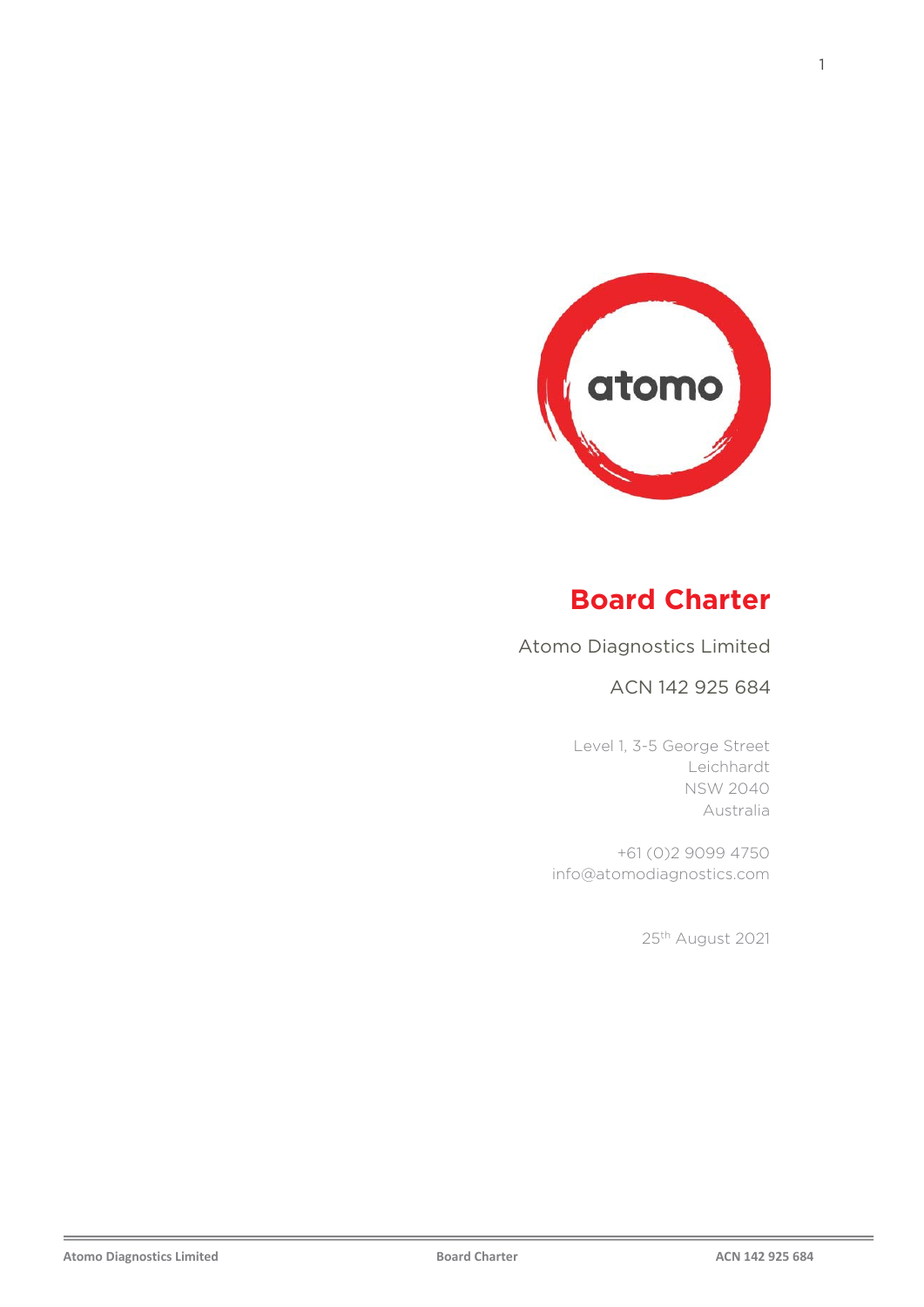# Table of Contents

| 1.  | Introduction                                      | p. 4  |
|-----|---------------------------------------------------|-------|
| 2.  | Definitions and Interpretations Clauses           | p. 5  |
| 3.  | <b>Compliance and Governance Materials</b>        | p. 7  |
| 4.  | Responsibilities                                  | p. 8  |
| 5.  | Composition                                       | p. 10 |
| 6.  | Nominations                                       | p. 13 |
| 7.  | Appointment of Directors                          | p. 14 |
| 8.  | Education                                         | p. 15 |
| 9.  | Performance Review and Evaluation                 | p. 13 |
| 10. | Directors' Remuneration                           | p. 14 |
| 11. | Meetings and Operation of the Board               | p. 16 |
| 12. | Independent Professional Advice                   | p. 18 |
| 13. | Access to Company Information and Confidentiality | p. 19 |
| 14. | Allocation of Responsibilities                    | p. 19 |
| 15. | Secretary                                         | p. 24 |
| 16. | Assurances                                        | p. 25 |
| 17. | Declarations                                      | p. 25 |
| 18. | Codes of Conduct                                  | p. 26 |
| 19. | <b>Related Party Transactions</b>                 | p. 27 |
|     | 20. Review                                        | p. 28 |
|     | 21. Disclosure of Charter                         | p. 28 |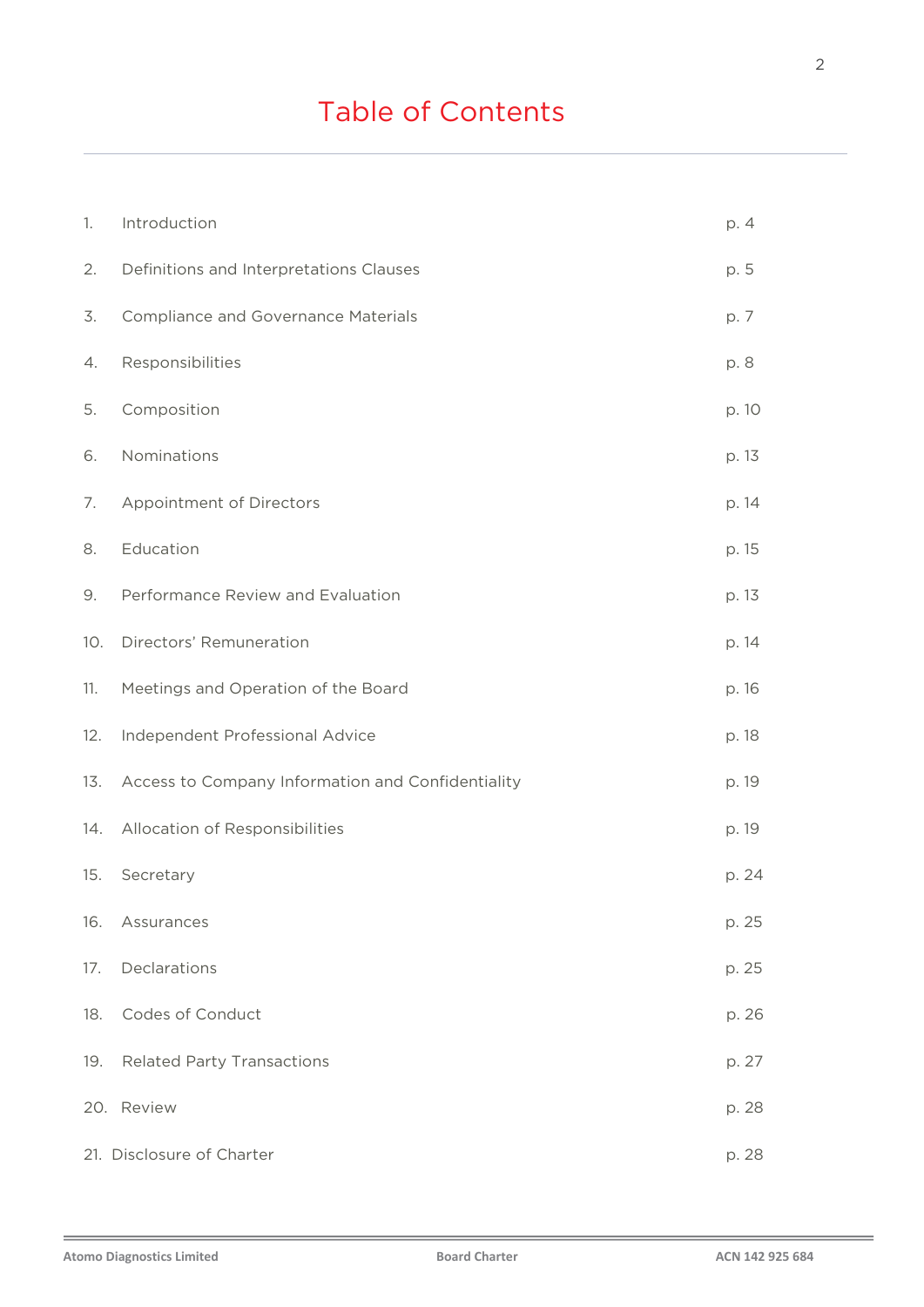3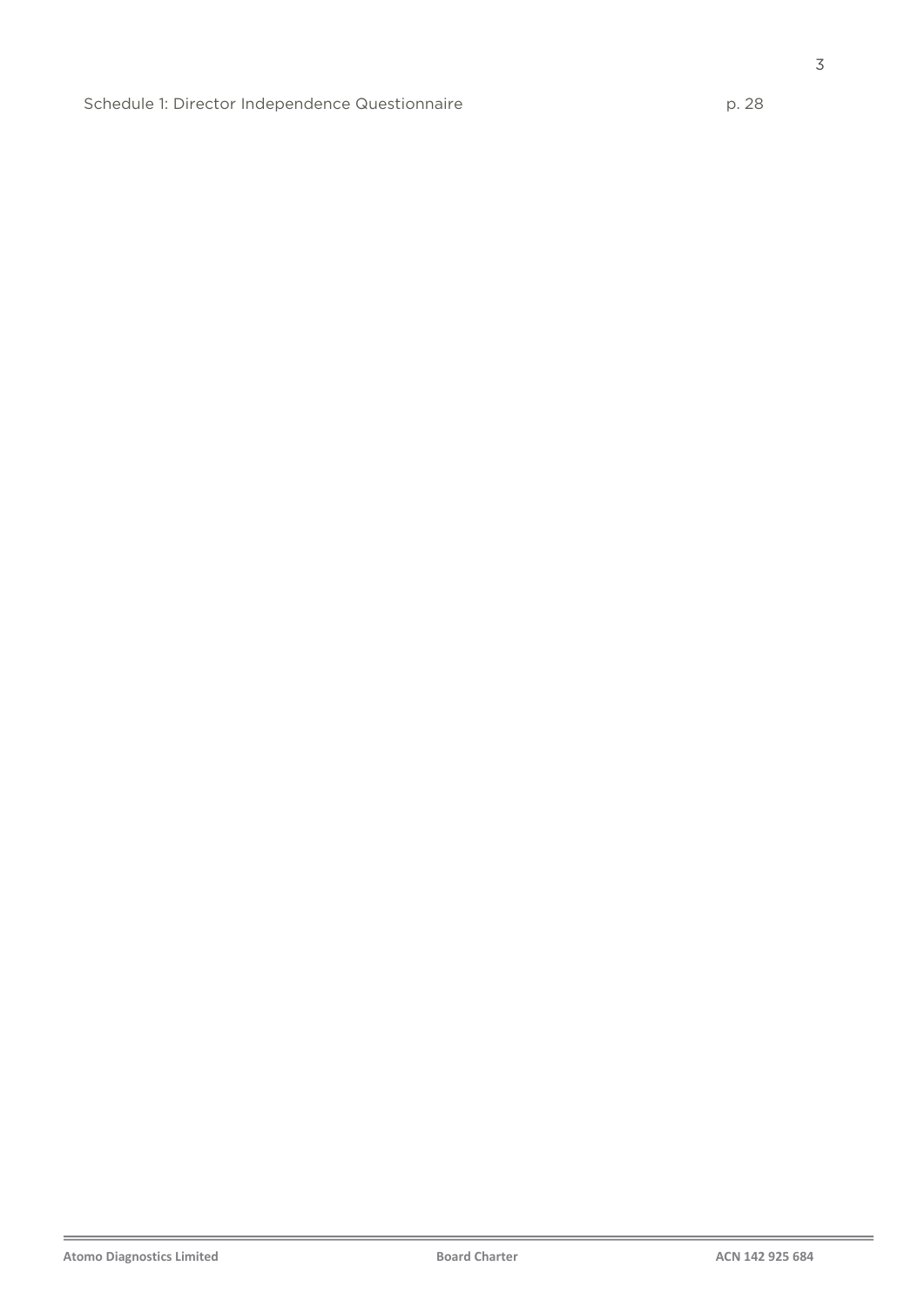Date adopted by the board: 25th August 2021

### 1. Introduction

#### 1.1 Purpose

The Board is primarily responsible for ensuring that the Company has an appropriate corporate governance structure to ensure the creation and protection of shareholder value.

This Charter sets out the principles for the operation of the Board and the functions and responsibilities of the Board and Management of the Company.

#### 1.2 Objectives

The Board is responsible for the overall operation and stewardship of the Company.

The Board's objectives are to advance the Company's strategic direction in all of its day to day activities in a way that:

- (a) provides clear accountability;
- (b) protects the rights and interests of shareholders and other stakeholders;
- (c) provides for proper management of the Company's assets;
- (d) supports the achievement of the Company's fiduciary, environmental, health, safety, social and other obligations;
- (e) preserves and enhances the Company's reputation and standing in the community; and
- (f) supports the achievement of shareholder value within a framework of appropriate risk assessment and management.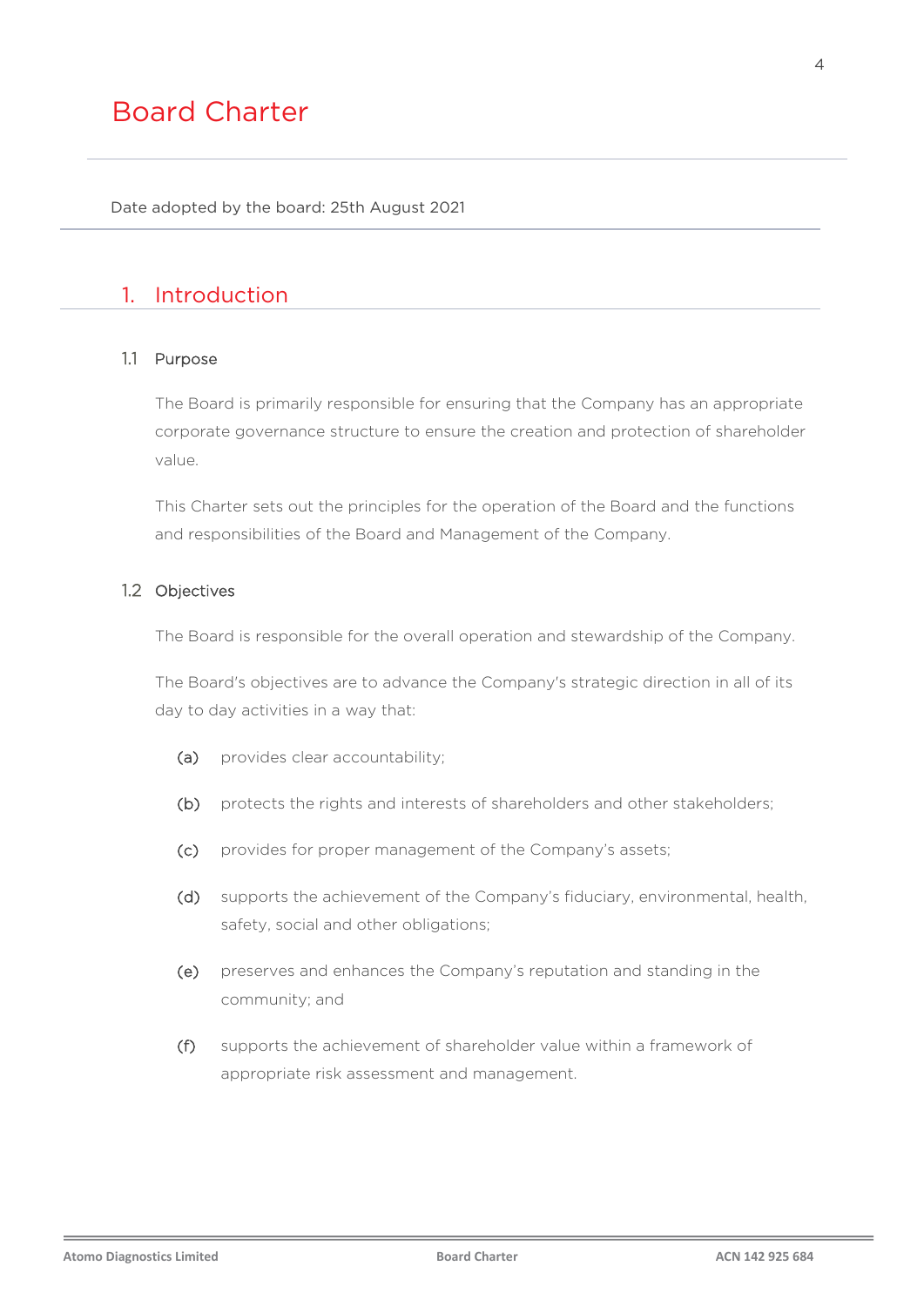### 1.3 ASX Corporate Governance Principles

To the extent practicable, the Company endorses and seeks to follow the ASX Corporate Governance Principles.

# 2. Definitions and Interpretation Clauses

#### 2.1 Definitions

General terms and abbreviations used in this Charter have the meanings set out below:

| Accounting<br>Standards                          | has the meaning given to that term in section 9 of the<br>Corporations Act.                                                 |
|--------------------------------------------------|-----------------------------------------------------------------------------------------------------------------------------|
| <b>Annual General</b><br>Meeting                 | means the annual general meeting of the Company.                                                                            |
| <b>ASX</b>                                       | means ASX Limited ACN 008 624 691 (ASX Limited) or the<br>securities market operated by ASX Limited, as the case may<br>be. |
| <b>ASX Corporate</b><br>Governance<br>Principles | means ASX Corporate Governance Council's Corporate<br>Governance Principles and Recommendations (4th edition,<br>2019).     |
| <b>ASX Listing</b><br>Rules                      | means the listing rules of the ASX, as amended from time to<br>time.                                                        |
| <b>Audit and Risk</b><br>Committee               | means the audit and risk committee established by the Board<br>on or about the date of this Charter.                        |
| <b>Board</b>                                     | means the board of Directors of the Company.                                                                                |
| <b>CFO</b>                                       | means the chief financial officer of the Company.                                                                           |
| Chair                                            | means the chair of the Board.                                                                                               |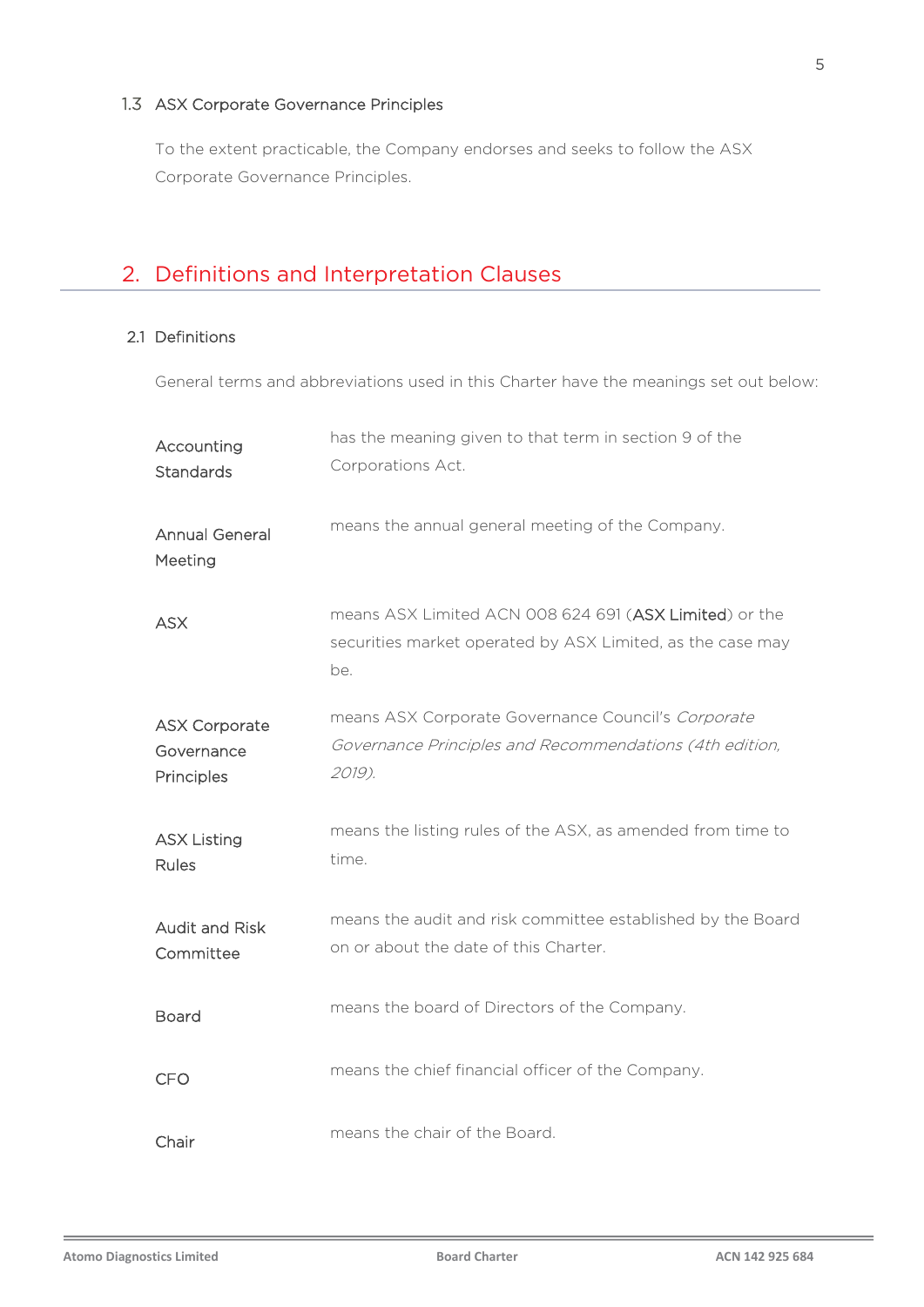| Charter                                                              | means this board charter.                                                                                                                                                    |  |  |
|----------------------------------------------------------------------|------------------------------------------------------------------------------------------------------------------------------------------------------------------------------|--|--|
| Company                                                              | means Atomo Diagnostics Limited ACN 142 625 684.                                                                                                                             |  |  |
| Constitution                                                         | means the Company's constitution.                                                                                                                                            |  |  |
| Corporations<br>Act                                                  | means the Corporations Act 2001 (Cth).                                                                                                                                       |  |  |
| Deed of<br>Confidentiality,<br>Indemnity,<br>Insurance and<br>Access | means a deed of confidentiality, indemnity, insurance and<br>access entered into by the Company and a Director or Officer.                                                   |  |  |
| Director                                                             | means a director of the Company.                                                                                                                                             |  |  |
| Director<br>Independence<br>Questionnaire                            | means the director independence questionnaire set out in<br>Schedule 1.                                                                                                      |  |  |
| Directors' and<br>Officers'<br>Insurance                             | means a directors' and officers' liability insurance policy<br>obtained by the Company from an insurance provider in<br>favour of the Directors and Officers of the Company. |  |  |
| Group                                                                | means the Company and its Related Bodies Corporate (as<br>applicable).                                                                                                       |  |  |
| Management                                                           | means personnel employed by the Company who are<br>responsible for the exercising the day-to-day management<br>functions of the Company.                                     |  |  |
| Managing<br>Director                                                 | means the managing director, or equivalent chief executive<br>officer (CEO), of the Company.                                                                                 |  |  |
| Nomination<br>and                                                    | means the nomination and remuneration committee<br>established by the Board on or about the date of this Charter.                                                            |  |  |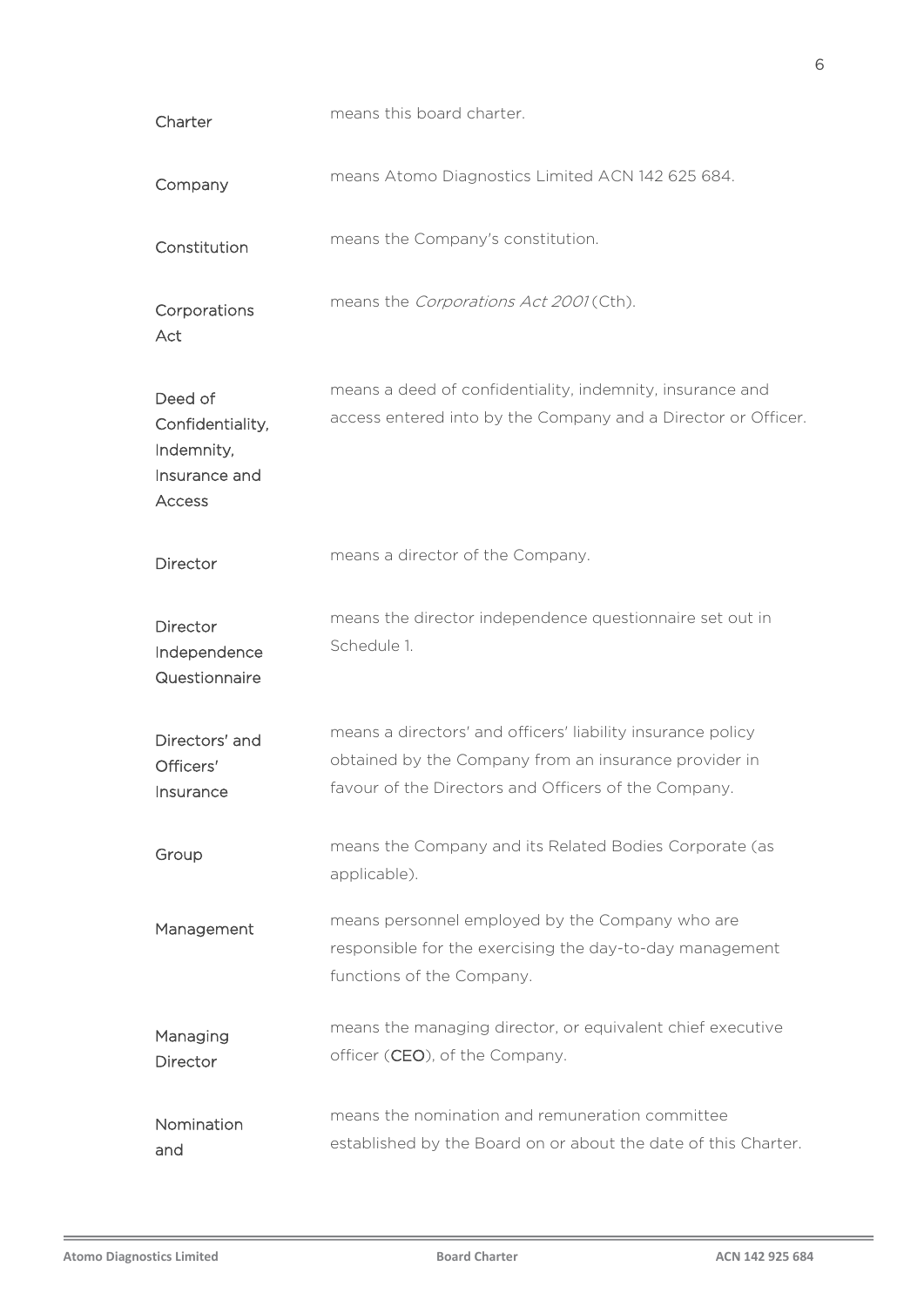| Committee                          |                                                                      |
|------------------------------------|----------------------------------------------------------------------|
| Officer                            | means an officer as defined in section 9 of the Corporations<br>Act. |
| <b>Related Bodies</b><br>Corporate | has the meaning given to it in section 9 of the Corporations<br>Act. |
| Secretary                          | means the company secretary of the Company.                          |

### 3. Compliance and Governance Materials

#### 3.1 Constitution

Remuneration

The Constitution is the Company's key governance document. The Board must ensure that it and the Company comply at all times with the Constitution.

#### 3.2 Compliance with Laws

As a public company listed on the ASX, the Company must comply with the Corporations Act, the ASX Listing Rules and all other applicable laws, moral codes and statutes. Examples of applicable areas of regulation include:

- (a) occupational health & safety legislation;
- (b) environmental protection legislation;
- (c) employment related laws;
- (d) anti-discrimination legislation; and
- (e) other legislation regulating the activities of the Group or its professional personnel, as they relevantly apply to any operating subsidiary of the Company.

#### 3.3 Governance Materials

The operations and conduct of the Company are administered in accordance with all governance materials approved by the Board, including but not limited to:

(a) this Charter;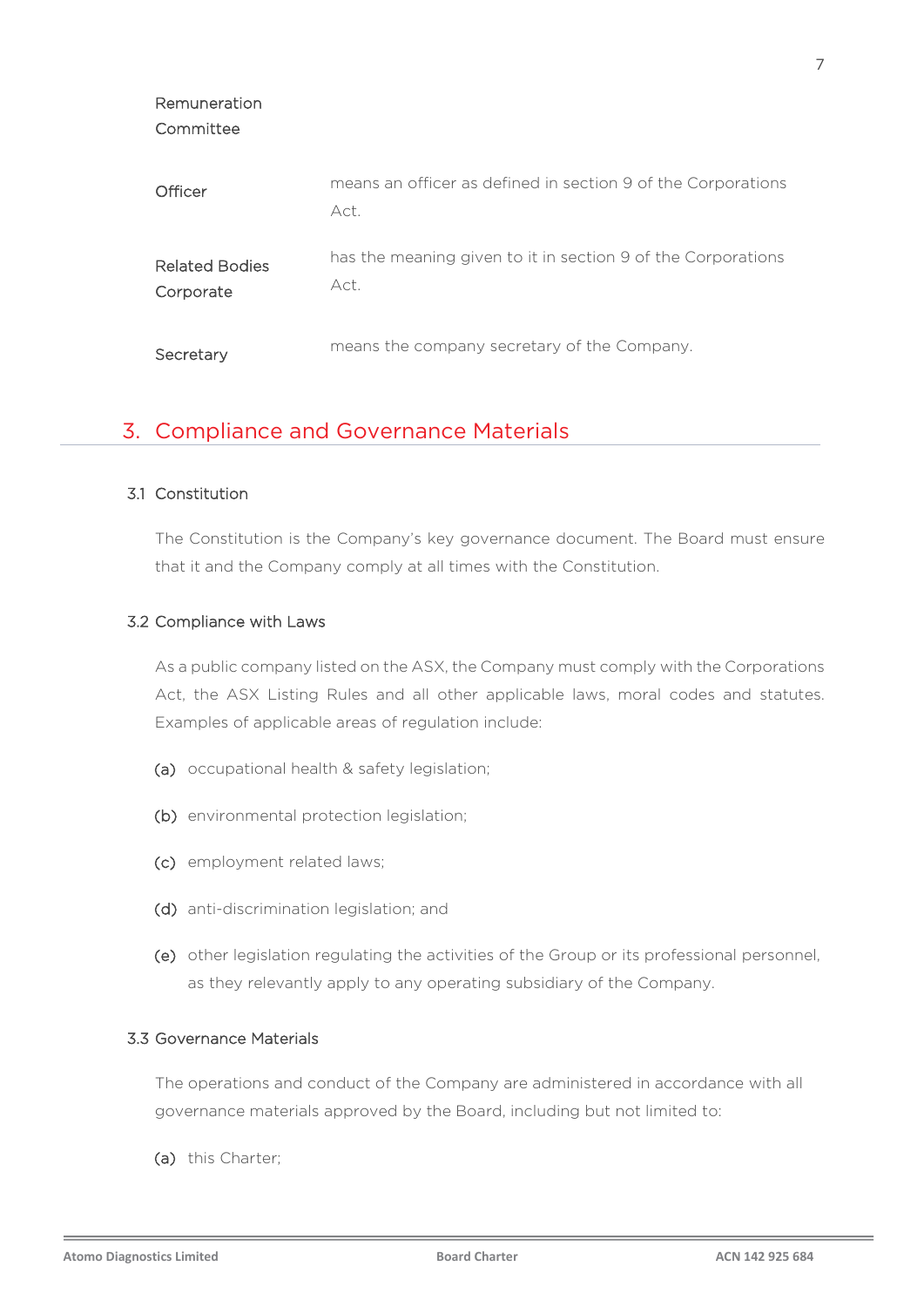- (b) the Company's Audit and Risk Committee Charter;
- (c) the Company's Nomination and Remuneration Committee Charter;
- (d) the Company's Code of Conduct;
- (e) the Company's Diversity Policy;
- (f) the Company's Anti-Bribery and Corruption Policy;
- (g) the Company's Whistleblower Policy;
- (h) the Company's Share Trading Policy; and
- (i) the Company's Continuous Disclosure and Shareholder Communications Policy.

The Board will review each of these policies at least annually.

### 4. Responsibilities

#### 4.1 General

In general, the Board is responsible for, and has the authority to determine, all matters relating to the planning, policies and practices of the Company. It establishes goals for Management and ensures that the Company is managed in a manner consistent with the agreed objectives.

#### 4.2 Corporate governance

The Board is responsible for the overall corporate governance and successful operation of the Company. The Board conducts itself honestly, fairly and diligently, in the best interests of the Company as a whole. The Board also ensures that the Company adopts the highest standards of behaviour and accountability, and complies with all of its contractual, statutory and any other legal or regulatory obligations.

Where not available from amongst the Directors themselves, the Board may seek, review and rely on particular external expert advice or information prior to making a final decision.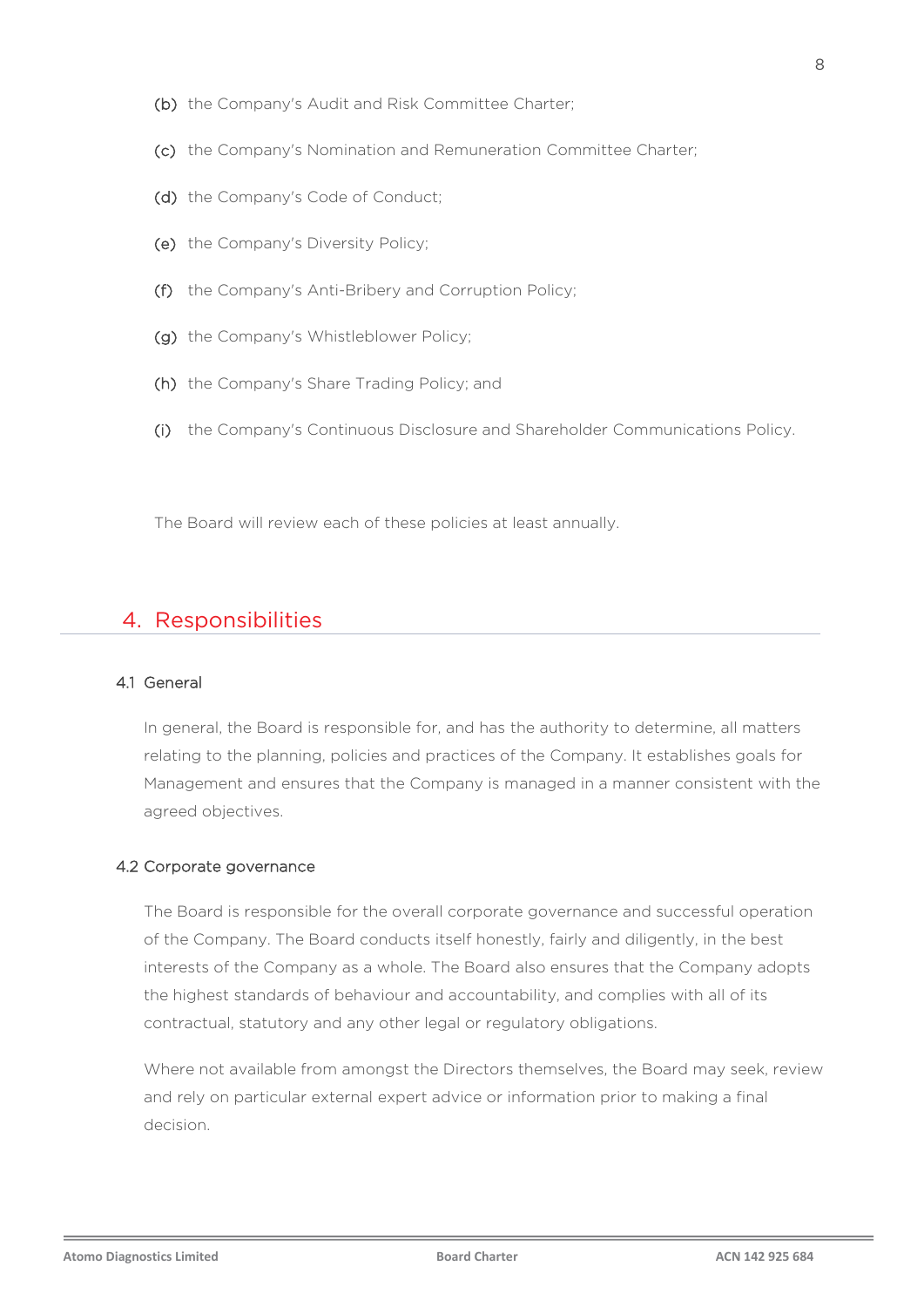The Board should be informed of any material breaches of the Company's Code of Conduct by its Directors, senior executives and employees and ensure that the Board itself speaks and acts consistently with the Code of Conduct.

#### 4.3 Principal functions

Without intending to limit the general role of the Board, the specific principal functions and responsibilities of the Board include:

- (a) appointing the Chair;
- (b) delegating appropriate powers to executive Directors and senior Management to ensure the effective day-to-day management of the business and monitoring the exercise of these powers;
- (c) appointing, monitoring, replacing and where appropriate removing, senior executives and the Secretary;
- (d) establishing and monitoring executive succession planning;
- (e) demonstrating leadership, defining the Company's purpose and setting the Company's strategic direction, objectives and goals; exercising the prudential control of the Company's finances and operations, including monitoring its financial performance and approving its operating budgets and major capital expenditure;
- (f) overseeing the integrity of the Company's accounting and corporate reporting systems, including the external audit;
- (g) overseeing senior Management in its implementation of the Company's business model, achievement of the Company's strategic objectives, instilling of the Company's values and performance generally;
- (h) approving the Company's statement of values and code of conduct to underpin the desired culture within the Company;
- (i) ensuring all employees receive appropriate training on the Company's values and senior executives continually referencing and reinforcing those values in their interactions with staff;
- (j) ensuring timely, accurate and effective communication with, and reporting to, shareholders, the market and relevant regulatory bodies;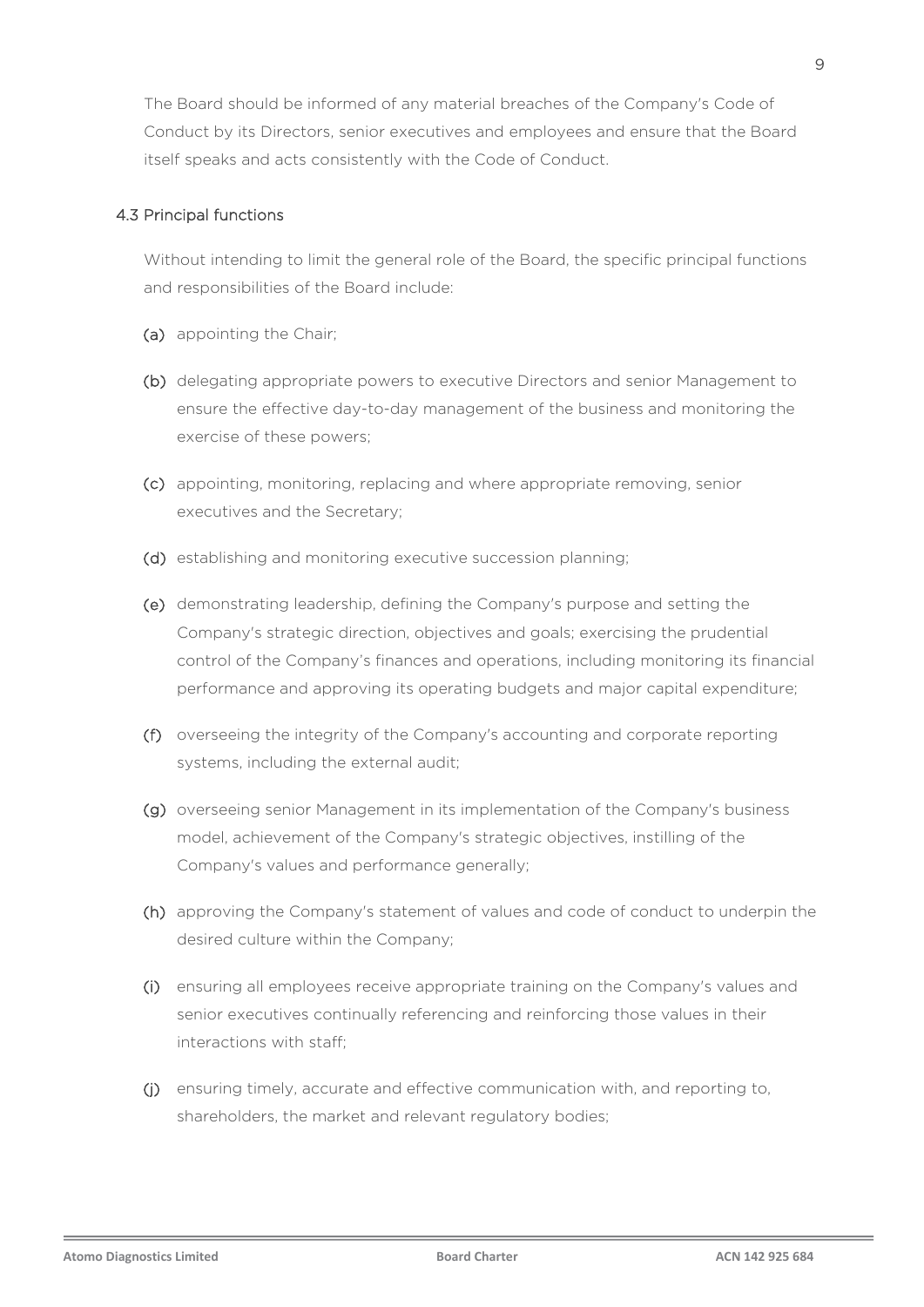- (k) ensuring timely and balanced disclosure of all material information relating to the Company that a reasonable person would expect to have a material effect on the price or value of the Company's securities;
- (l) satisfying itself that the Company has in place an appropriate risk management framework for both financial and non-financial risks;
- (m) setting the risk appetite to which the Board expects Management to operate; and
- (n) approving the Company's remuneration policies and satisfying itself that the Company's remuneration policies are aligned with the Company's purpose, values, strategic objectives and risk appetite;
- (o) evaluating and adopting, with or where appropriate without modification, the ASX Corporate Governance Principles;
- (p) supervising compliance with the Company's corporate governance policies including monitoring the effectiveness of the Company's governance practices;
- (q) ensuring that senior Management is effectively reporting to the Board in relation to its duties and activities by having an appropriate framework in place for relevant information to be reported by Management to the Board; and
- (r) placing accountability on Management in relation to the discharge of its duties and challenging them or holding them to account whenever required.

# 5. Composition

#### 5.1 General

- (a) The Board's Directors are business leaders and professionals from varied backgrounds. Management is therefore exposed to, and benefits from, a diverse range of views on the issues raised before the Board.
- (b) Each Director must be able to add value to the Board's deliberations. In addition, the Board must:
	- (i) be comprised of Directors who are financially literate, at least one of whom has financial expertise; and
	- (ii) demonstrate an appropriate mix of skills, experience, diversity and knowledge to discharge its responsibilities and objectives.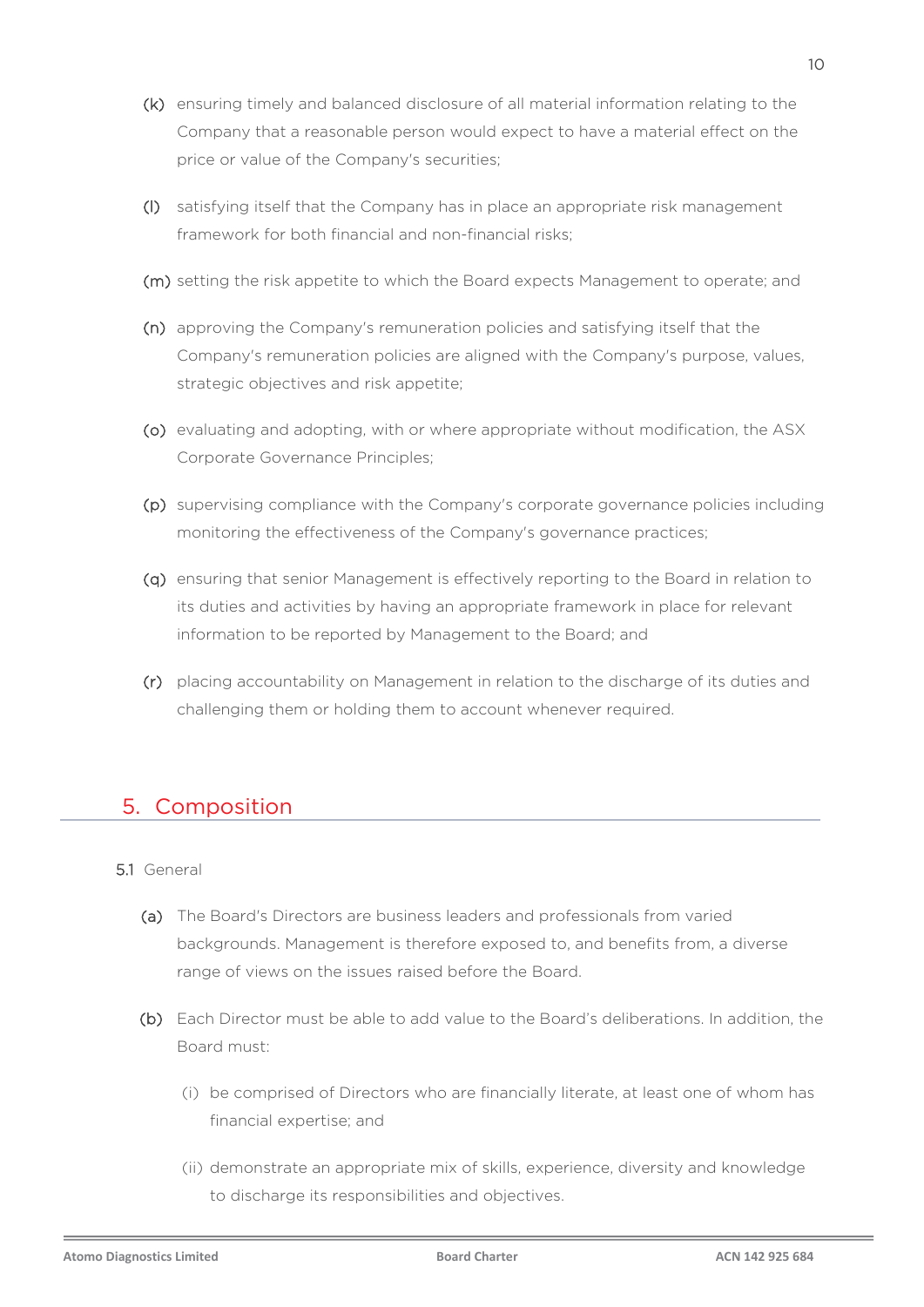- (c) The Board must review the range of expertise of its members regularly, and ensure that it has operational and technical expertise adequate to support the operation of the Company. Accordingly, the number of Directors may be increased where additional expertise is required in specific areas or when an outstanding candidate is identified.
- (d) The Board should consist of a majority of independent Directors.

#### 5.2 Size

- (a) In accordance with the Constitution and the Corporations Act, the Board will at all times have at least three Directors.
- (b) The Board is currently composed of five Directors, comprising four non-executive Directors and one executive Director.
- (c) The composition of the Board is, and will continue to be, determined on the basis that the Board requires that the Directors collectively have a broad range of technical and commercial expertise and experience in a field complementary to the Company's activities and/or have professional qualifications appropriate and relevant to the Company and its business.
- (d) The Board should be comprised of Directors with a relevant blend of personal experience in accounting and finance, law, patent attorneys, financial management and public company administration, and director-level business or corporate experience comparable with the scale and nature of the activities of the Company. As at the date of this Charter, Directors have been appointed based on the specific corporate and governance skills and experience required by the Company. New appointments are to be made on this same basis.
- 5.3 Appointment and Removal of Directors

Directors will be appointed and removed in accordance with the Corporations Act and the Constitution.

#### 5.4 Independent Directors

As a general principle, independent Directors are those who are free of any interest, position or relationship that might influence, or reasonably be perceived to influence, in a material respect their capacity to bring an independent judgement on issues before the Board and to act in the best interests of the Company as a whole rather than the interests of an individual shareholder or third party.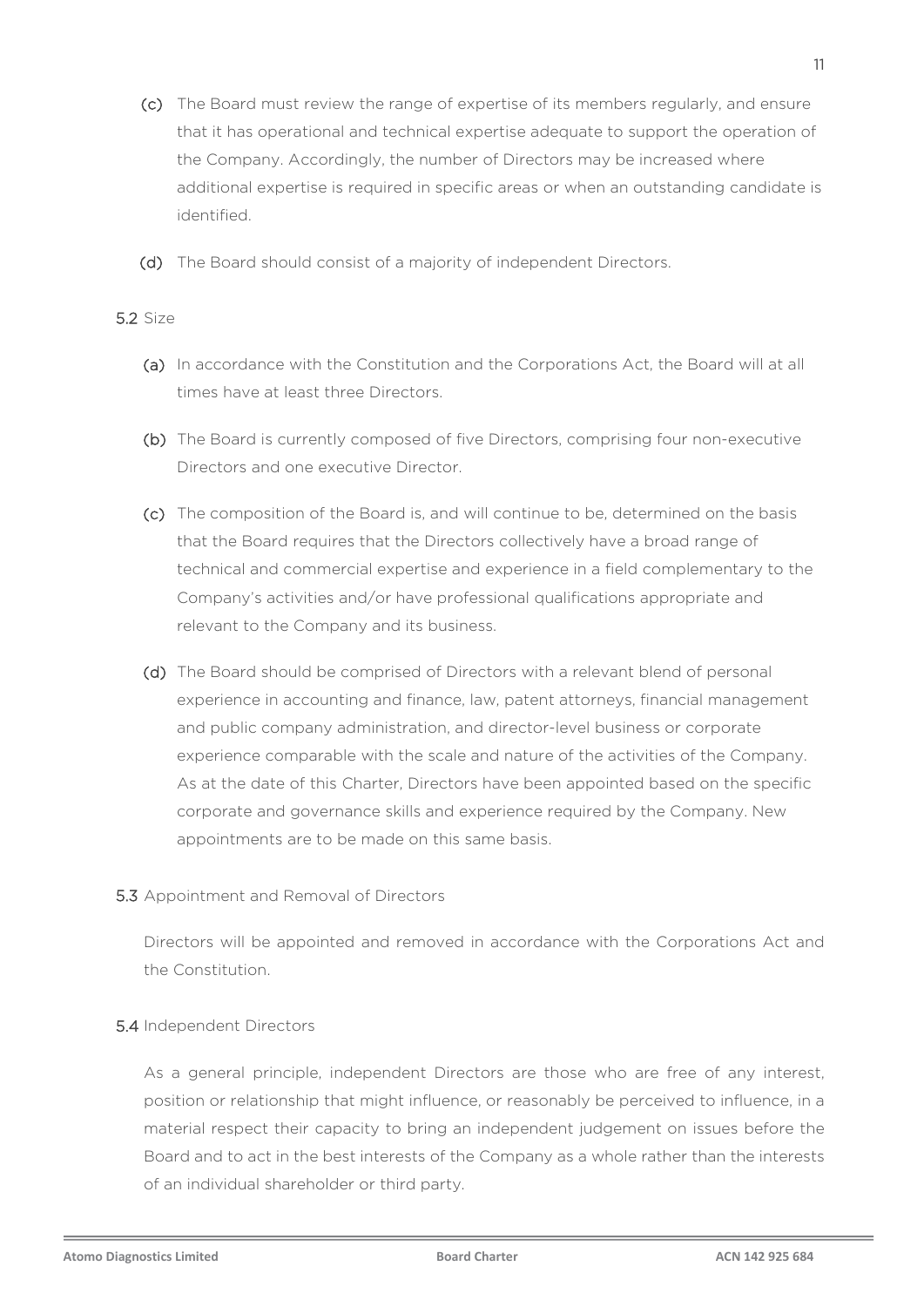The approach and attitude of a non-executive Director is a critical factor in determining his or her independence. Factors relevant to assessing the independence of a nonexecutive Director include if the Director:

- (a) is not or does not represent a substantial shareholder of the Company or has not, within the last three years, been an Officer of, an employee of, or professional advisor to a substantial shareholder of the Company (as defined in section 9 of the Corporations Act);
- (b) has not, within the last three years, been employed in an executive capacity by the Company or another Group member, or been a Director after ceasing to hold any such employment;
- (c) receives performance based remuneration (including options or performance rights) or participates in an employee incentive scheme of the Company;
- (d) is not, or has not within the last three years been, a material supplier, professional adviser, consultant or customer of the Company or other Group member, or an Officer of or otherwise associated, directly or indirectly, with a material supplier, professional adviser, consultant or customer;
- (e) has close personal ties with any person who falls within the categories described above;
- (f) has not served on the Board for a period in the past which could, or could reasonably be perceived to, compromise the Director's independence or materially interfere with the Director's ability to act in the current best interests of the Company; and
- (g) is free from any interest and any business, familial, friendship, social other relationship which could, or could reasonably be perceived to, materially interfere with the Director's ability to act in the best interests of the Company.

The Board currently has four non-executive Directors, three of whom are considered to be Independent Directors.

The Board will regularly assess, at least annually, the independence of each of the nonexecutive Directors based on the interests and associations they disclose and all other available, relevant information.

The Board recognises that the tenure of a Director alone will not be sufficient to determine whether a Director's independence has been compromised. However, the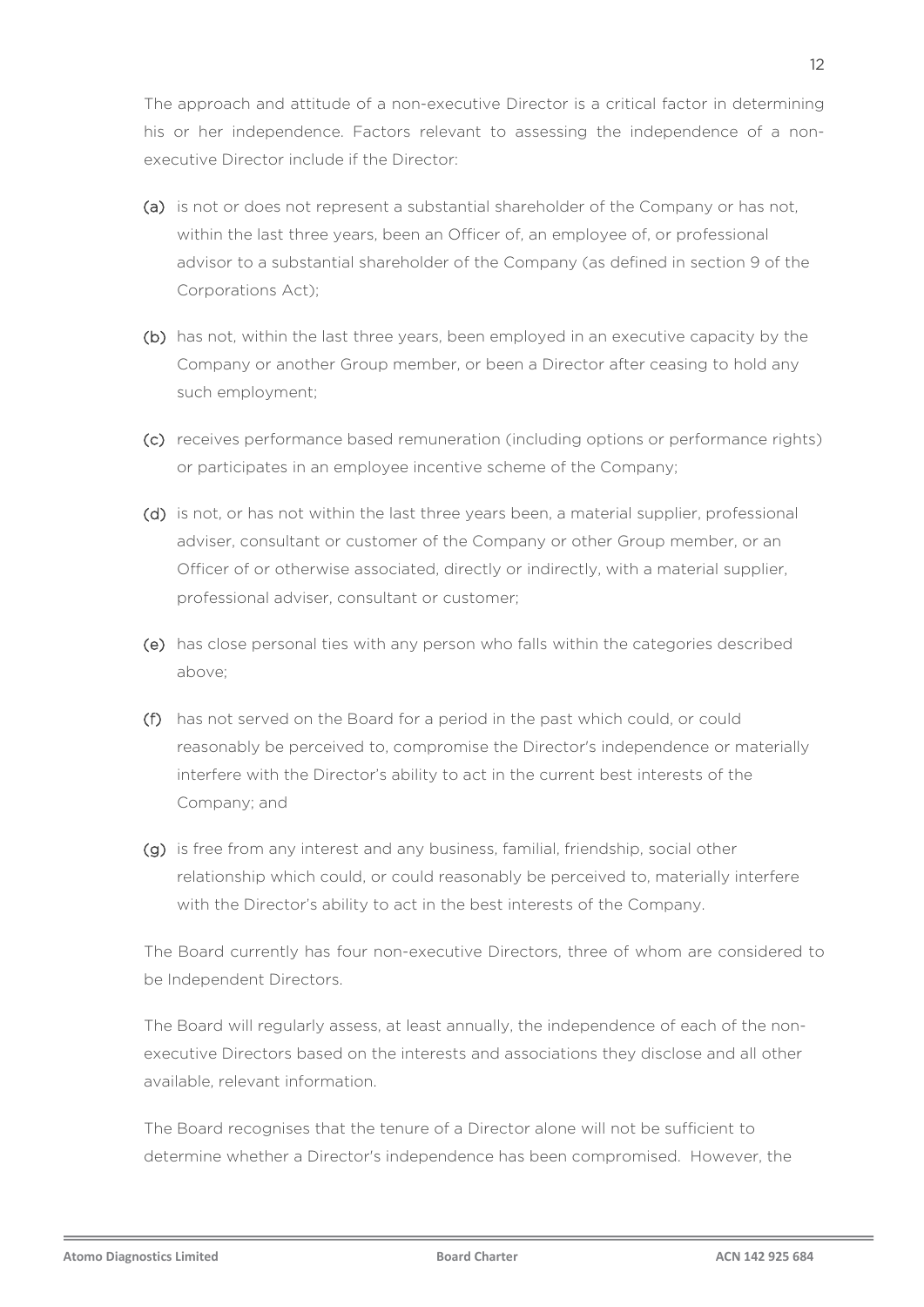Board should regularly assess whether a Director, who has served for more than ten years, has become too close to Management to be considered independent.

All Directors will be requested to answer the Director Independence Questionnaire set out in Schedule 1.

5.5 Annual Report Disclosure

The Board may classify a Director as independent, notwithstanding his or her failure to meet any of the abovementioned criteria. In this case, the Board will state its reasons for making such a decision in the Company's annual report.

The Board will make immediate disclosure to the market if a Director loses his or her independent status.

The Board must ensure that each annual report of the Company discloses:

- (a) the names of the Directors who are considered by the Board to be independent;
- (b) the reasons for considering a Director to be independent;
- (c) the reasons for considering a Director to be independent despite failure to meet the abovementioned criteria; and
- (d) the period of office of each Director.

### 6. Nominations

The Board will consider nominations for appointment or election of Directors that may arise from time to time having regard to:

- (a) the corporate and governance skills required by the Company;
- (b) the ASX Corporate Governance Principles;
- (c) the procedures outlined in the Constitution and the Corporations Act; and
- (d) any other relevant legislation (if applicable).

# 7. Appointment of Directors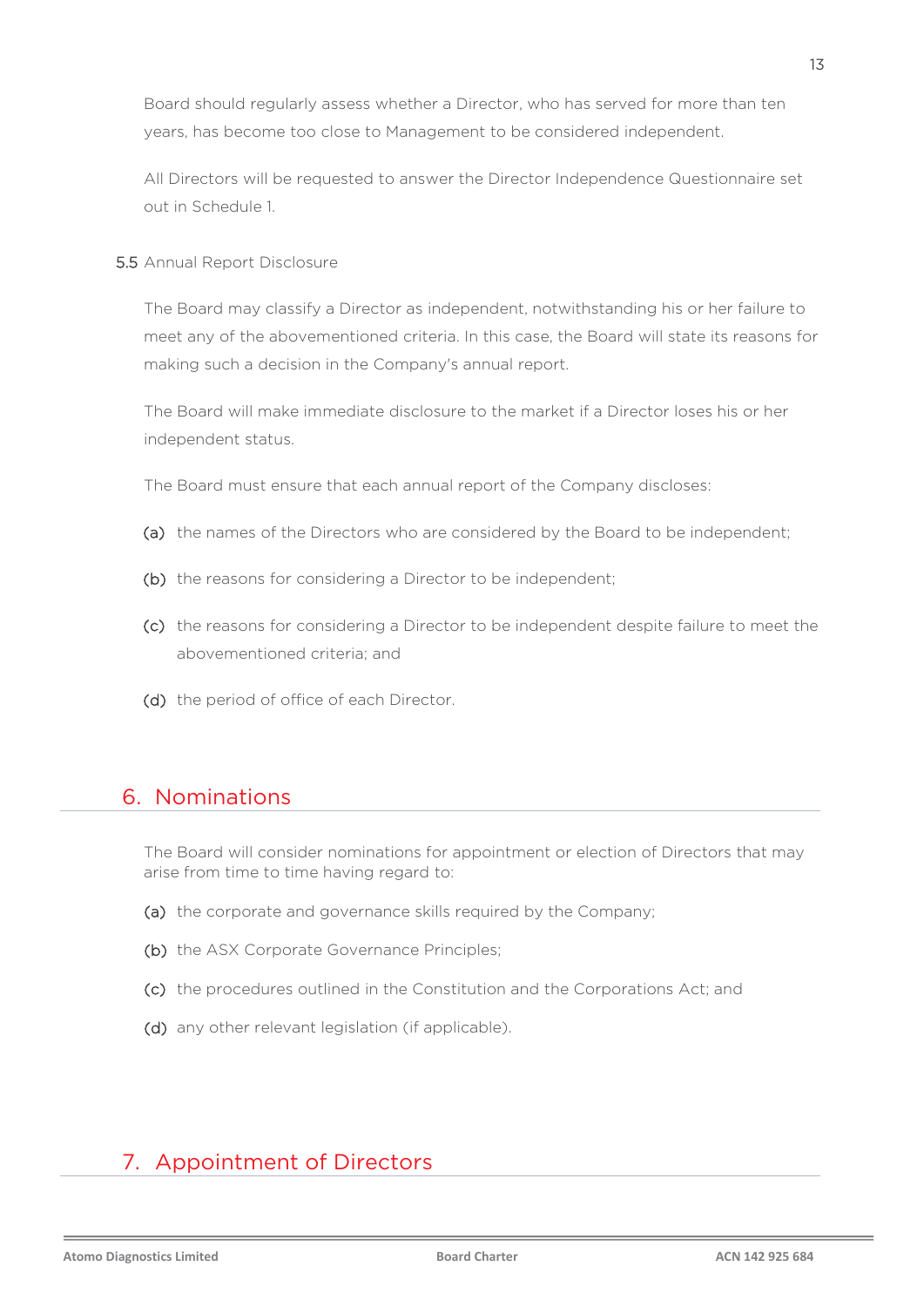The Board will undertake appropriate checks including character, experience, education, criminal record and bankruptcy history to determine whether or not to recommend a Director to shareholders for election or re-election or to appoint a Director to fill a casual vacancy. The Board will provide shareholders with all material information in its possession relevant to a decision on whether or not to elect or reelect a Director.

The Board notes that ASX Listing Rule 14.4 precludes a Director (except a Managing Director) from holding office for more than three years, or beyond the third Annual General Meeting after appointment (whichever is the longer) without submitting himself or herself for re-election. The proportion of Directors that must retire or be reelected at any particular general meeting is not prescribed under ASX Listing Rule 14.4. Instead Rule 20.6(a) of the Constitution requires that at least one third of the Directors (excluding the Managing Director) must retire or be re-elected each year.

Subject to the number of Directors allowed under the Constitution, a Director may be appointed by an ordinary resolution of the Company in a general meeting. Where a Director's position becomes vacant between such meetings, the Board may appoint a replacement Director to fill the casual vacancy. Replacement Directors appointed hold office only until the commencement of the next Annual General Meeting of the Company at which meeting that Director may stand for election to the Board.

The terms and conditions of the appointment and retirement of members of the Board will be set out in a letter of appointment to be issued to each Director elected or appointed to the Board, which will include the following matters:

- (a) term of the appointment, subject to member approval;
- (b) time commitments envisaged;
- (c) powers and duties of all Directors;
- (d) any special duties or arrangements attaching to the particular Director's position;
- (e) circumstances in which an office of Director becomes vacant;
- (f) expectations regarding involvement with committee work;
- (g) remuneration, including superannuation and expenses;
- (h) requirement to disclose Director's interests and any matters which could affect the Director's independence;
- (i) details of fellow Directors;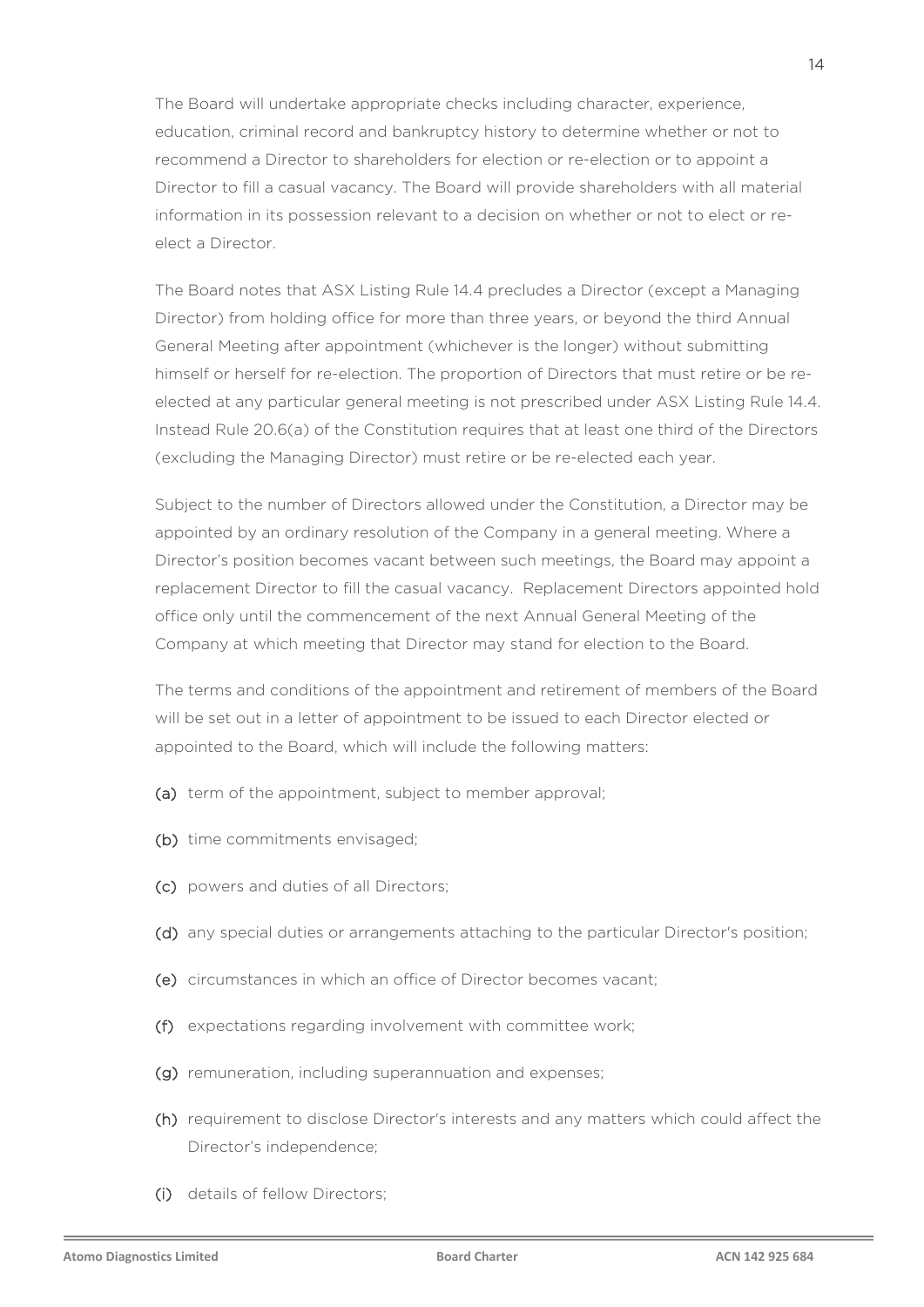- (j) requirement to comply with corporate governance policies generally, including the Code of Conduct, the Anti-Bribery and Corruption Policy, the Whistleblower Policy, the Diversity Policy, the Continuous Disclosure and Shareholder Communications Policy and the Share Trading Policy, including notification requirements;
- (k) induction training and continuous education arrangements;
- (l) Board policy on access to independent professional advice;
- (m) indemnity and insurance arrangements;
- (n) confidentiality and rights of access to corporate information;
- (o) the requirement to notify the Company of, or to seek the Company's approval before accepting, any new role that could impact upon the time commitment expected of the Director or give rise to a conflict of interest;
- (p) a copy of the Constitution; and
- (q) an organisational chart of Management structure.

### 8. Education

#### 8.1 New Directors

New Directors will undergo an induction process in which they are given a full briefing on the Company. Where possible, this will include meetings with key senior executives, tours of the Company premises, an induction package and presentations on the Company's history. As part of the education provided on the scope of a new Director's activity, a new Director will, if required, receive training on their legal duties and responsibilities as a Director under the key legislation governing the Company and the ASX Listing Rules (including ASX's continuous and periodic reporting requirements), as well as training on key accounting matters and Directors' duties in relation to the Company's financial statements.

#### 8.2 Continuing professional development

To ensure continuing improvement in Board performance, all Directors are encouraged to undergo professional development. Specifically, Directors are provided with the resources and training to address skills gaps where they are identified, and to receive continuing education about key developments in the Company, the industry and the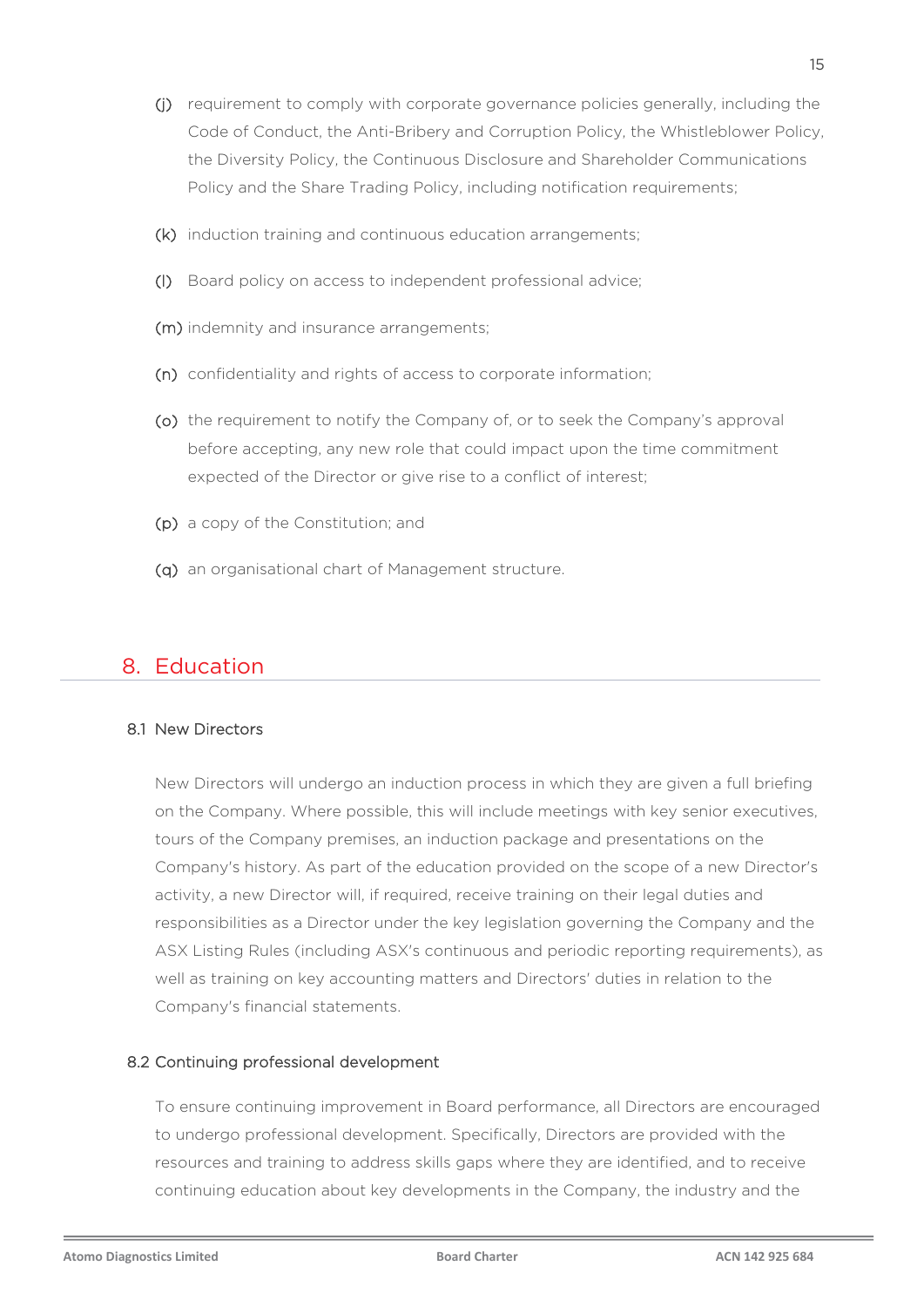environment in which the Company operates. The Board or the Nomination and Remuneration Committee will ensure that Directors receive briefings on key developments in laws, regulations and accounting standards which are relevant to the Company.

### 9. Performance Review and Evaluation

#### 9.1 Policy of Board

It is the policy of the Board to ensure that the Directors and executives of the Company are equipped with the knowledge and information they need to discharge their responsibilities effectively, and that individual and collective performance is regularly and fairly reviewed.

The Company should implement and disclose a process for regularly reviewing the performance of the Board, its committees, individual Directors and senior executives. The Company should also disclose whether a performance evaluation was carried out in relation to each reporting period in accordance with the Company's performance review process. A suitable non-executive Director will be responsible for evaluating the performance of the Chair.

#### 9.2 Nomination and Remuneration Committee

The Company has established a Nomination and Remuneration Committee to review and evaluate the performance of the Board, individual Directors and executives on an annual basis.

### 10. Directors' Remuneration

### 10.1 Determination of fees and salaries

The fees and salaries paid to both executive and non-executive Directors will be set by the Nomination and Remuneration Committee.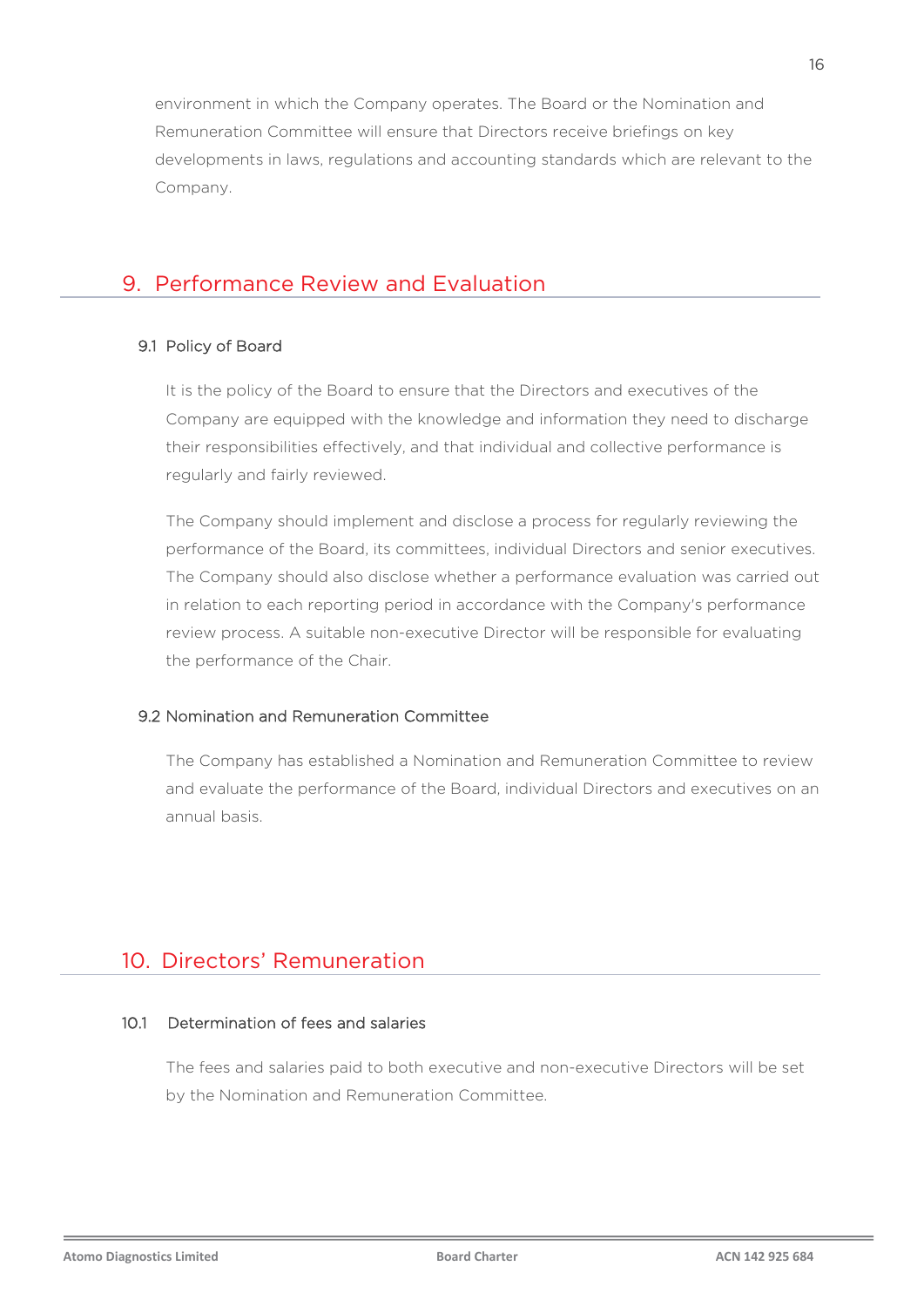#### 10.2 Fees to non-executive Directors

The aggregate amount of Directors' fees that the Company may pay to its nonexecutive Directors will be approved by the shareholders of the Company. Any increase in this aggregate amount of Directors' fees to be paid to non-executive Directors must be approved in advance by shareholders in accordance with ASX Listing Rule 10.17.

The Company will ensure that fees and salaries conform with general standards for publicly listed companies of the size and type of the Company and that they not be excessive. All remuneration to be provided to Directors and statutory Officers will be disclosed in the annual report of the Company each year.

#### 10.3 Dealing in securities

In line with the Company's desire to maintain the independence of the Directors, each Director is permitted to deal in securities of the Company in accordance with the Company's Share Trading Policy.

### 11. Meetings and Operation of the Board

#### 11.1 Frequency of board meetings

The Chair and Secretary intend to schedule eight formal Board meetings on an annual basis, unless otherwise determined by the Board, and will also meet as frequently as may be required to deal with urgent matters. The Board may resolve matters by way of circulating resolutions where appropriate, which may either be in place of, or in addition to, formal Board meetings.

11.2 Directors may serve on other boards

It is recognised and accepted that Board members may concurrently serve on other boards in an executive or non-executive capacity, subject to normal corporate governance considerations such as the duty to avoid conflicts of interest.

#### 11.3 Dedication of time

Individual Directors are requested to consider the number and nature of their directorships, and the calls on their time made by other commitments. Each Director must commit sufficient time and skill to carry out his or her duties as a Director.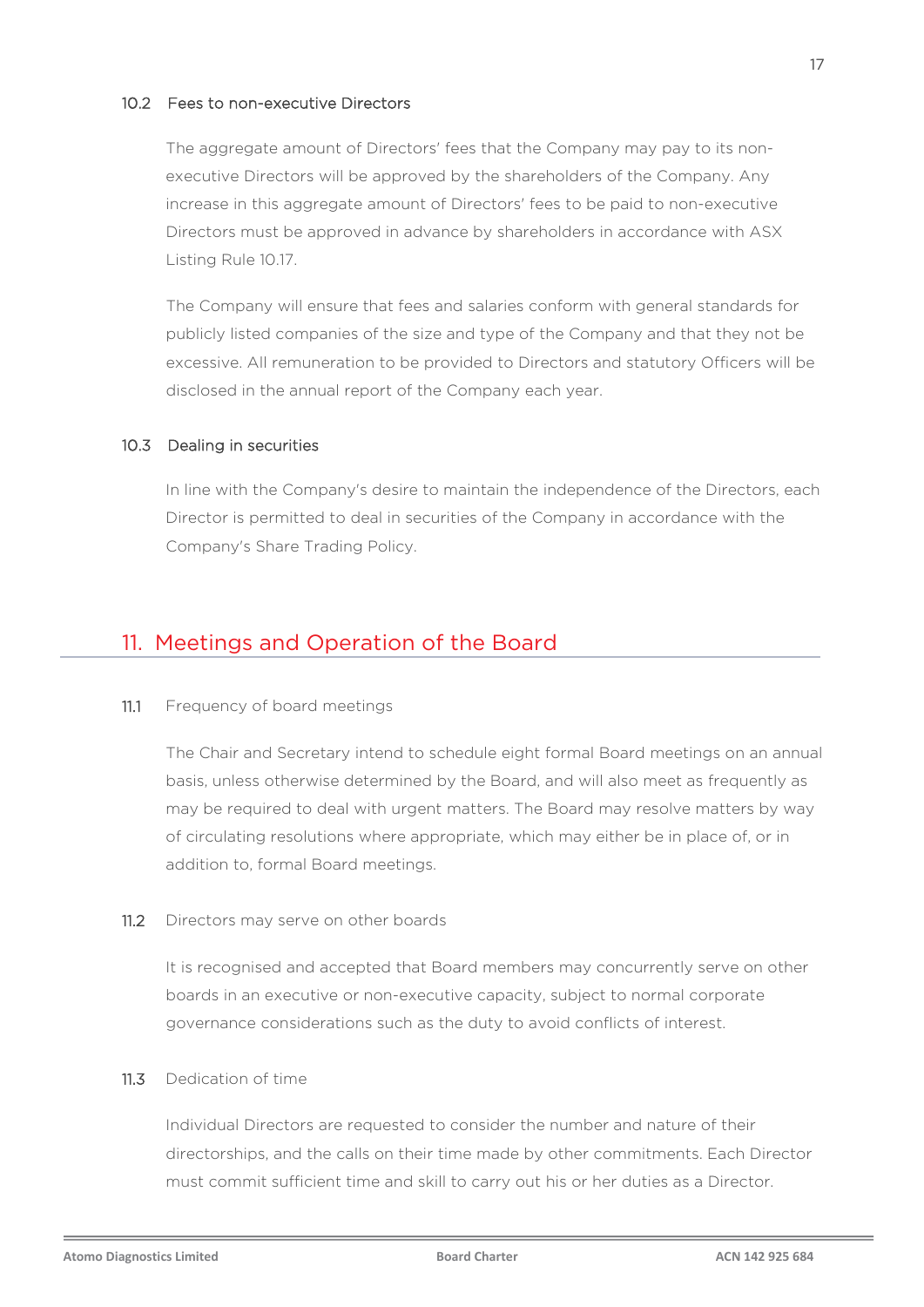#### 11.4 Board papers

The Board papers, which include comprehensive reports on the operational and financial performance of the Company, and an agenda for each Board meeting, will be circulated to Board members in advance of Board meetings.

11.5 Committees

The Board has established the following committees:

- (i) Audit and Risk Committee; and
- (ii) Nomination and Remuneration Committee.

The Board may, from time to time, establish a committee if circumstances arise such that a committee separate to the Board is required.

### 12. Independent Professional Advice

Any Director may take such independent legal, financial or other advice as he or she considers necessary at the reasonable expense of the Company on any matter connected with the discharge of his or her responsibilities. Any Director seeking independent advice must first discuss the request with the Chair who will facilitate obtaining such advice. The Chair may determine that any advice received by a Director be circulated to the Board.

# 13. Access to the Company Information and Confidentiality

All Directors have the right of access to all relevant Company books and to the Company's Management team. In accordance with legal requirements and agreed ethical standards, Directors and executives of the Company have agreed to keep confidential all information received by them in the course of the exercise of their duties. Directors and executives will not disclose non-public information of the Company except where disclosure is authorised or legally mandated.

All Directors are entitled to the benefit of the Company's standard Deed of Confidentiality, Indemnity and Insurance and Access which provides ongoing access to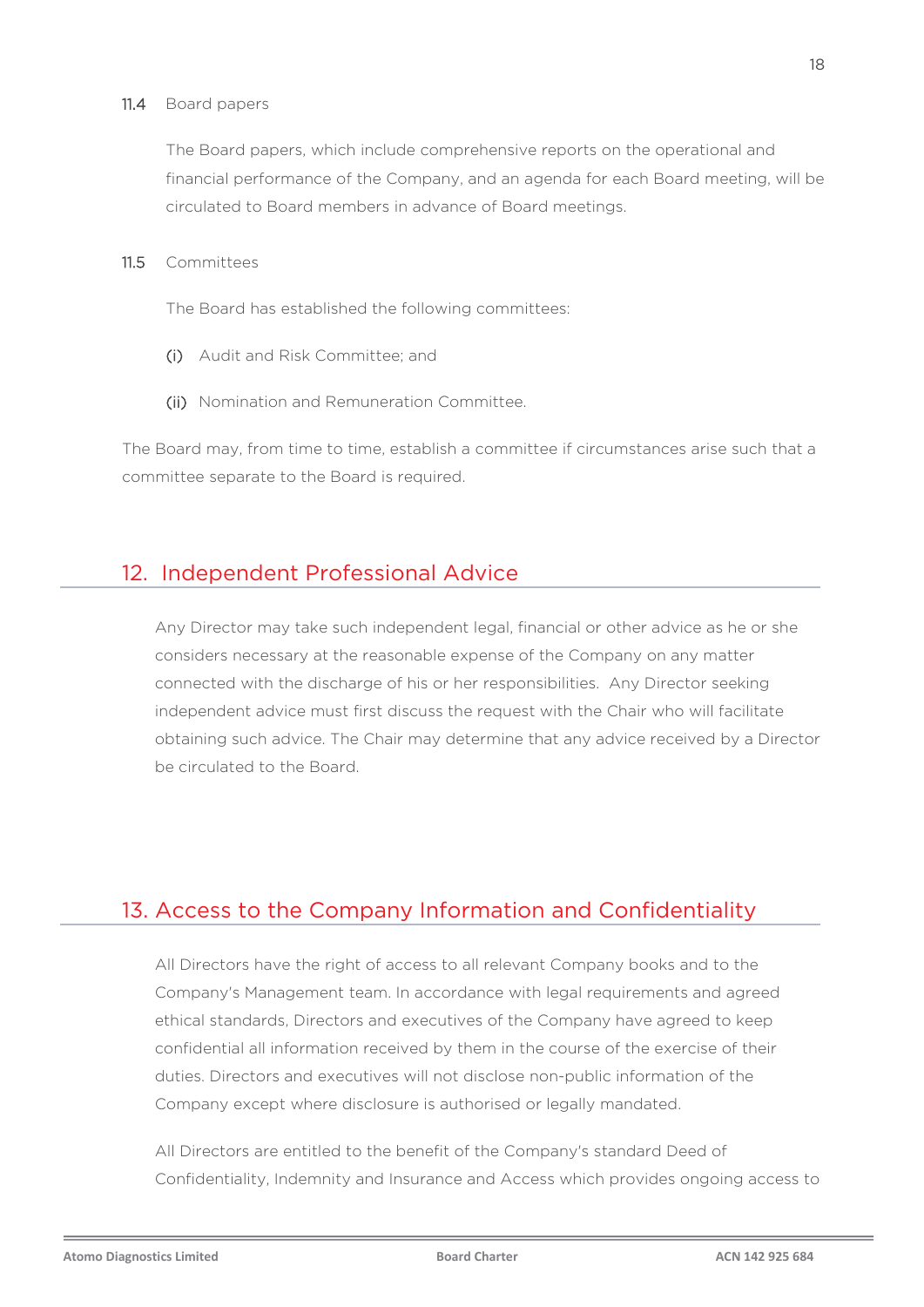Board papers and at the Company's expense, Directors' and Officers' Insurance for seven years after the Director leaves the Board.

### 14. Allocation of Responsibilities

#### 14.1 Matters reserved for the Board

The following matters are specifically reserved for the Board:

- (a) to appoint, and remove, the Managing Director, any executive Directors and the Secretary and to determine their remuneration and conditions of service, including any financial incentives;
- (b) to appoint any Directors;
- (c) to appoint the Chair of the Board;
- (d) to undertake appropriate checks before appointing or nominating a person for election as a Director or the Managing Director;
- (e) provide shareholders with all material information in its position relevant to a decision on whether to elect or re-elect a director.
- (f) to approve:
	- (i) the Company's strategic objectives;
	- (ii) the Company's annual budget;
	- (iii) succession plans for all of the Managing Director's direct reports;
	- (iv) significant changes to the Group's organisational structure;
	- (v) the acquisition, establishment, disposal or cessation of any significant business of the Company or the Group (subject to any shareholder approval which may be required);
	- (vi) borrowings, other than in the ordinary course of business, and the granting of security over, or interests in, the undertaking of the Group or any of its assets;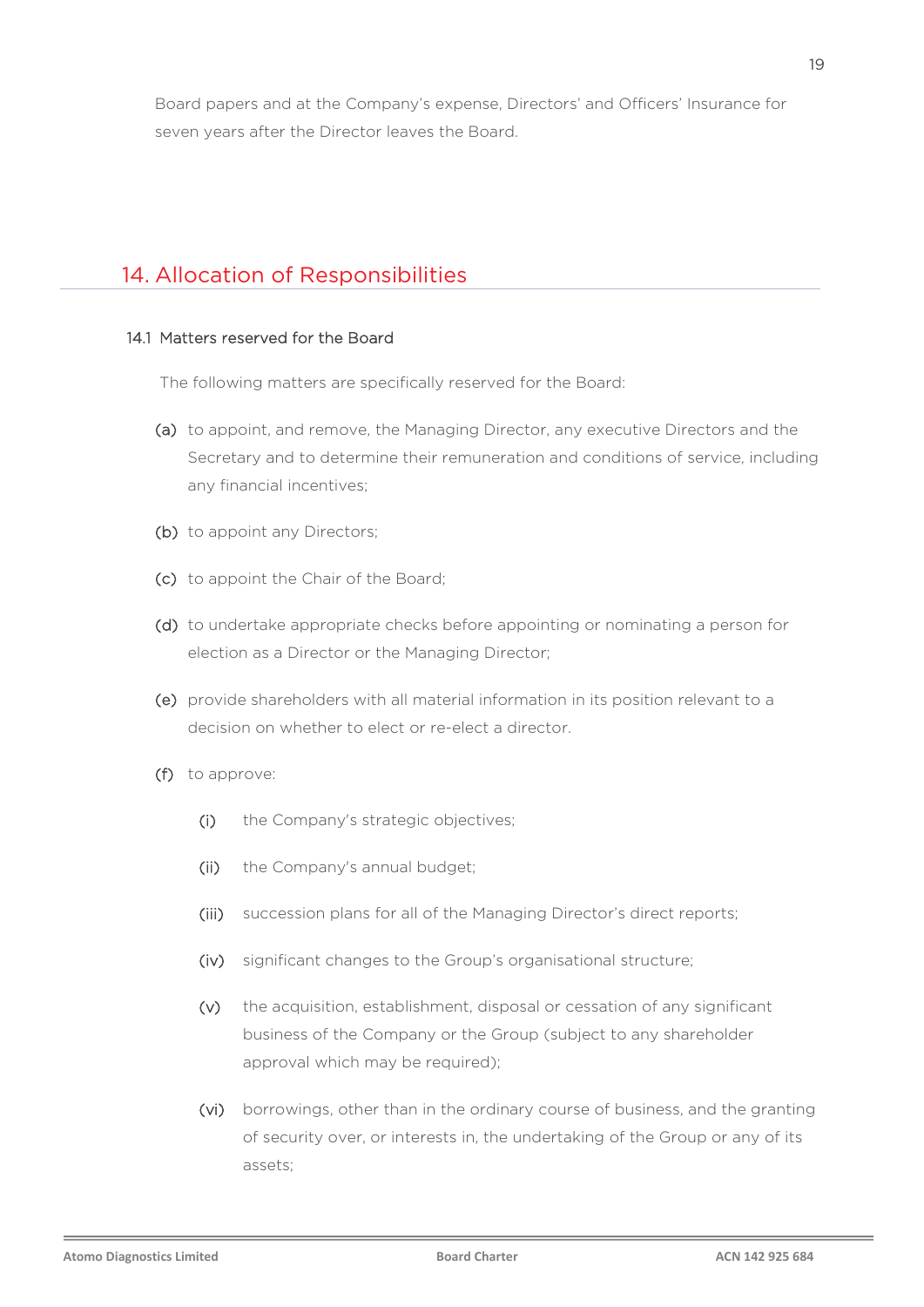- (vii) any changes to the authority delegated to the Managing Director by the Board;
- (viii) expenditure in excess of authority levels delegated at any time to the Managing Director;
- (ix) policies of Group wide or general application; and
- (x) all disclosures to the ASX and significant public announcements;
- (g) to establish procedures in relation to the discharge of the Board's responsibilities; and
- (h) to authorise the issue of any shares, options or other securities.

#### 14.2 Chair

The Board elects the Chair in accordance with the Constitution.

The Chair should be an independent Director and should not be the same person as the chief executive officer of the Company.

The Chair leads the Board and has responsibility for ensuring that the Board receives accurate, timely and clear information, to facilitate the performance of its duties. It is also responsible for facilitating the effective contribution of all Directors and promoting constructive and respectful relations between Directors, the Board and Management.

The Chair authorises the expenses of all other Directors and the Managing Director.

The position of Chair will be reviewed by the Board at the first Board meeting following the Annual General Meeting.

The Chair's specific duties are to:

- (a) chair Board meetings. If the Chair is not present within 15 minutes of the time appointed for the holding of that meeting, the deputy Chair (if one is elected) will assume this role; if the deputy Chair is not present or there is no deputy Chair, a Director chosen by a majority of Directors present will assume this role;
- (b) approve the agenda for Board meetings in consultation with the Managing Director and the Secretary;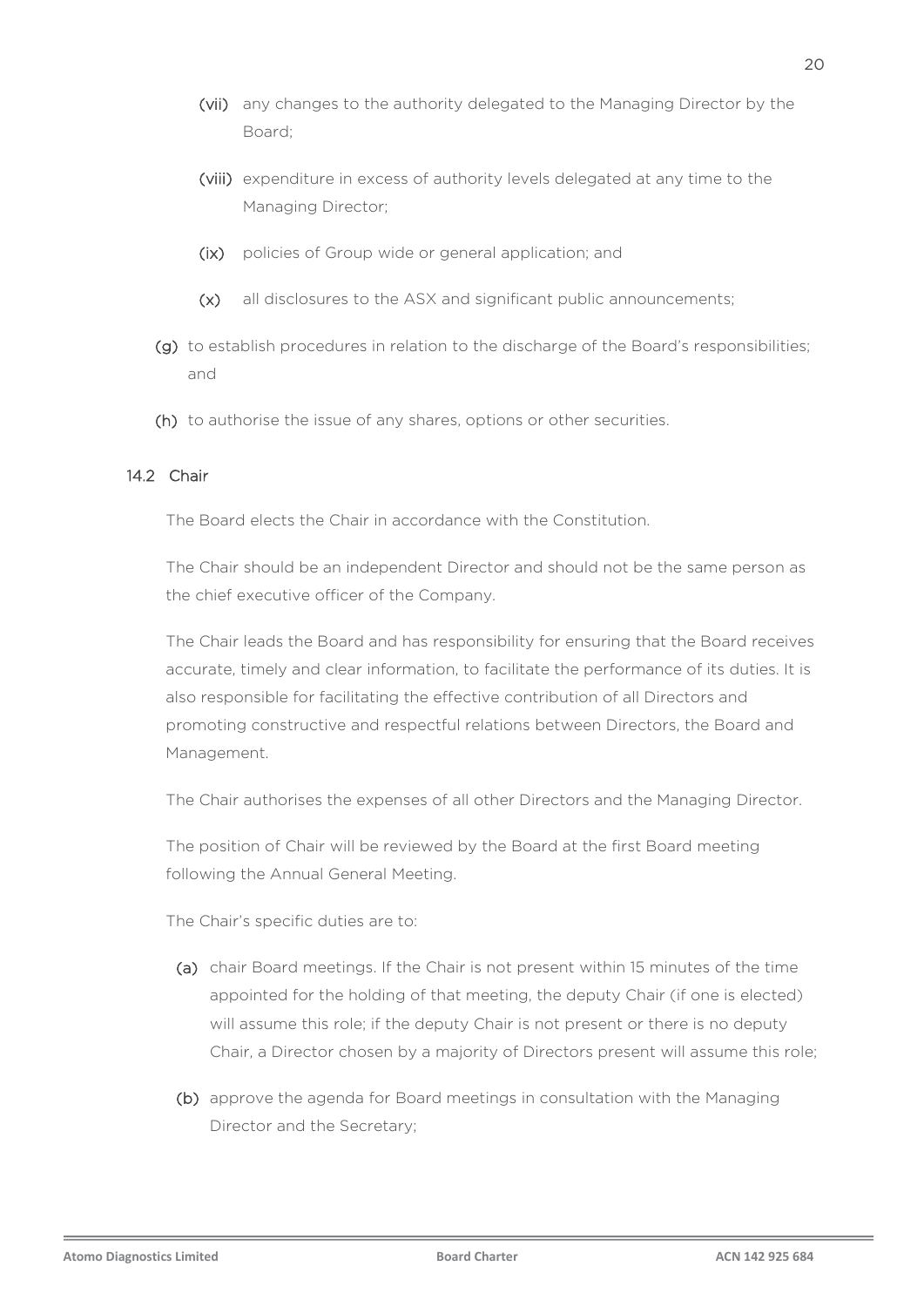- (c) ensure that adequate time is available for discussion of all agenda items, including strategic issues;
- (d) ensure Board minutes properly reflect Board decisions;
- (e) be the spokesperson for the Company at the Annual General Meeting and in the reporting of performance and profit figures. The Managing Director or his nominee will undertake all other public relations activities;
- (f) be the major point of contact between the Board and the Managing Director;
- (g) be kept fully informed of current events by the Managing Director on all matters which may be of interest to Directors;
- (h) regularly review progress on important initiatives and significant issues facing the Company with the Managing Director and such other Officers as the Managing Director recommends;
- (i) chair the Managing Director evaluation process conducted by the Board; and
- (j) commence the annual process of Board and Director evaluation

The Chair is not entitled to vote or participate in the deliberations on any matter in which he or she has a personal interest, unless there is compliance with the conflict of interest provisions under the Company's Constitution and the Corporations Act.

The Chair may be removed from office in accordance with the Constitution.

#### 14.3 Individual Directors

In accordance with statutory requirements, and in keeping with legal developments, Directors must:

- (a) set a standard of honesty, fairness, integrity, diligence and competence in respect of their positions as Directors;
- (b) exercise their powers and discharge their duties in good faith and in the best interests of the Company;
- (c) use their powers of office for a proper purpose and not for personal advantage or for the benefit of another party;
- (d) maintain the confidentiality of all information acquired in the course of conducting the role and not make improper use of, or disclose to third parties,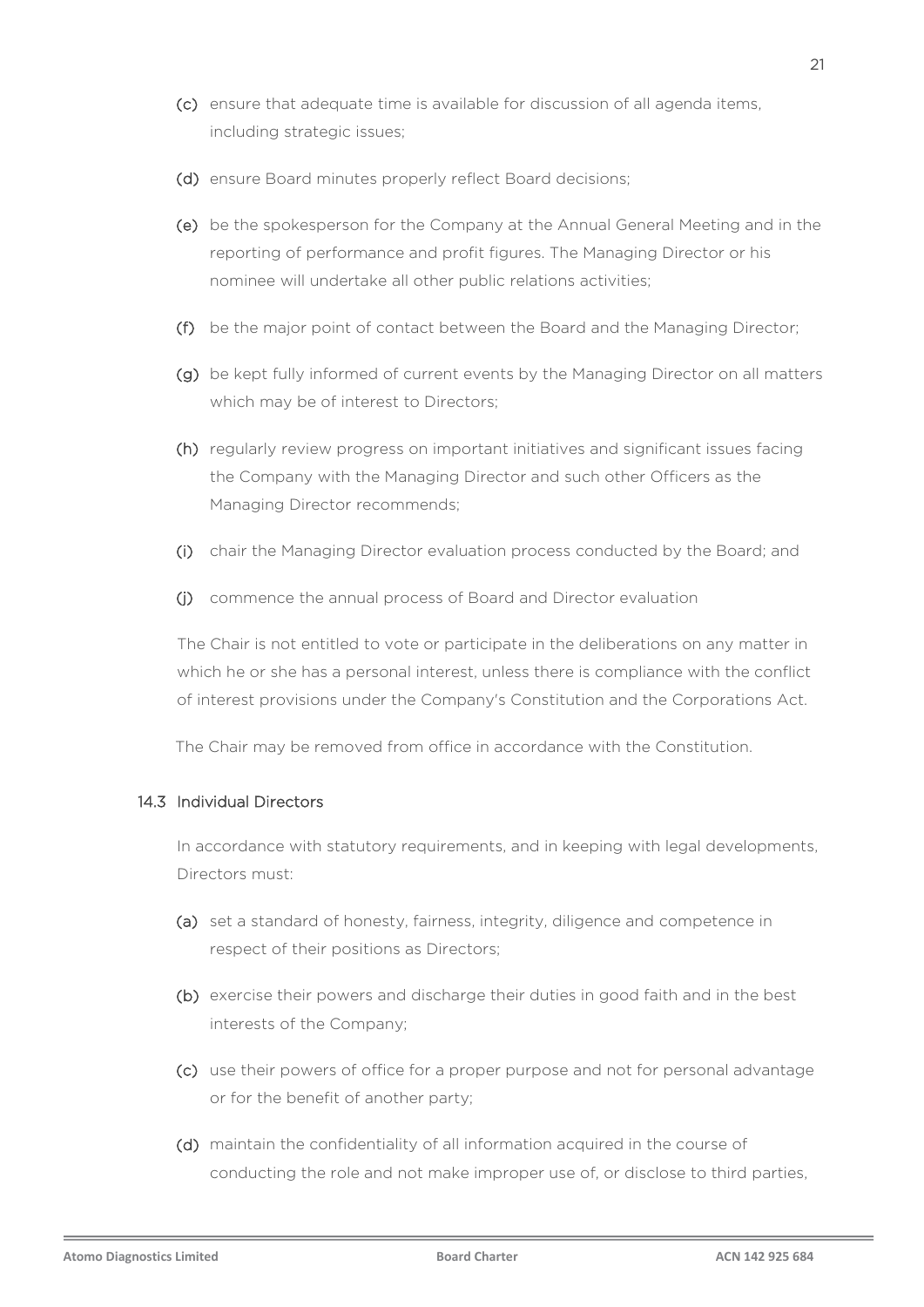any confidential information unless that disclosure has been authorised by the Board or is required by law or by the ASX Listing Rules;

- (e) use due care and diligence;
- (f) make all reasonable efforts to become and remain familiar with the affairs of the Company;
- (g) attend all Board meetings and Board functions unless there are valid reasons for non-attendance; and
- (h) commit the necessary time and energy to Board matters to ensure that they are contributing their best endeavours in the performance of their duties for the benefit of the Company, without placing undue reliance on other Directors to fulfil these duties.

#### 14.4 Managing Director

The Managing Director is appointed by the Board and is responsible for the ongoing management of the Company in accordance with the strategy, policies and programs approved by the Board. The Board may replace the Managing Director where necessary.

The Managing Director's responsibilities include:

- (a) working with the Board to develop a consensus for the Company's vision and direction;
- (b) working with the Company's Management team to construct programs capable of implementing this vision;
- (c) negotiating the terms and conditions of senior executive appointments and presenting them for Board approval;
- (d) appointing the senior Management team;
- (e) endorsing the terms and conditions of appointment of all other staff members;
- (f) providing strong leadership to, and effective management of, the Company in order to:
	- (i) encourage co-operation and teamwork;
	- (ii) build and maintain staff morale; and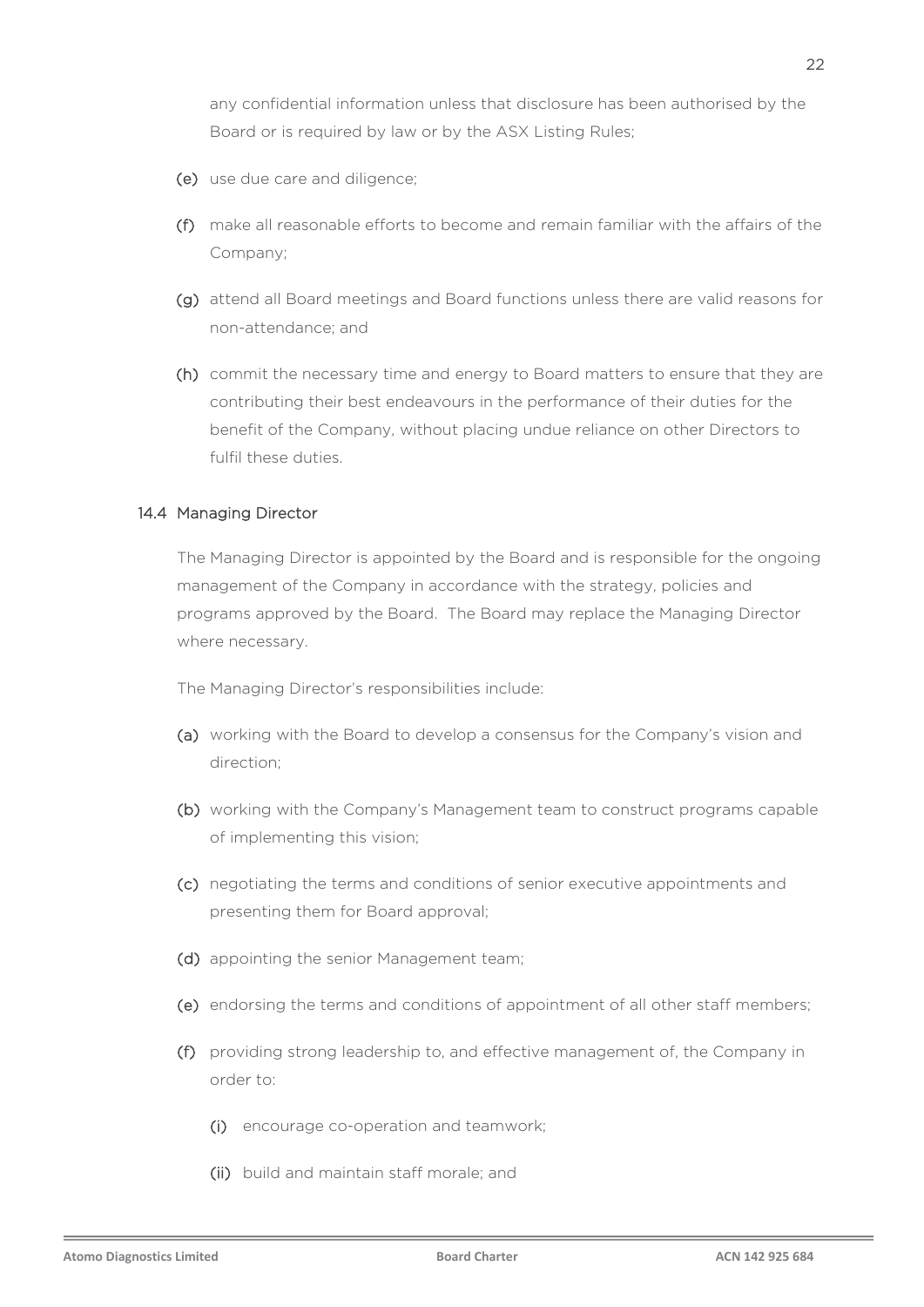- (iii) build and maintain a strong sense of staff identity with, and a sense of allegiance to, the Company;
- (g) ensuring a safe workplace for all personnel;
- (h) ensuring a culture of compliance generally, specifically in relation to environmental matters;
- (i) carrying out the day-to-day management of the Company;
- (j) forming other committees and working parties from time to time as necessary to assist in the orderly conduct and operation of the Company;
- (k) keeping the Board adequately informed in relation to the activities of the Company; and
- (l) ensuring that all personnel act with the highest degree of ethics and probity.

The Board formally delegates to the Managing Director the power to authorise all expenditure provided for in the budget previously approved by the Board, except:

- (a) Managing Director remuneration outside of normal monthly remuneration, which must be authorised by the Board;
- (b) business related expenses paid to the Managing Director, which must be authorised or ratified by the Board; and
- (c) the terms and conditions under which individuals are appointed to specific management roles by the Managing Director, which must be approved by the Board.

### 15. Secretary

The Secretary is appointed in accordance with the Constitution.

The Secretary may be appointed or removed by the Board, and is responsible for developing and maintaining the information systems and processes required such that the Board can fulfil its role. The Secretary is directly accountable to the Board, through the Chair, on all matters relating to the proper function of the Board. The Secretary ensures Board compliance with procedures and other governance requirements. The Secretary is also responsible for overseeing and coordinating disclosure of information to the ASX, as well as communicating with the ASX.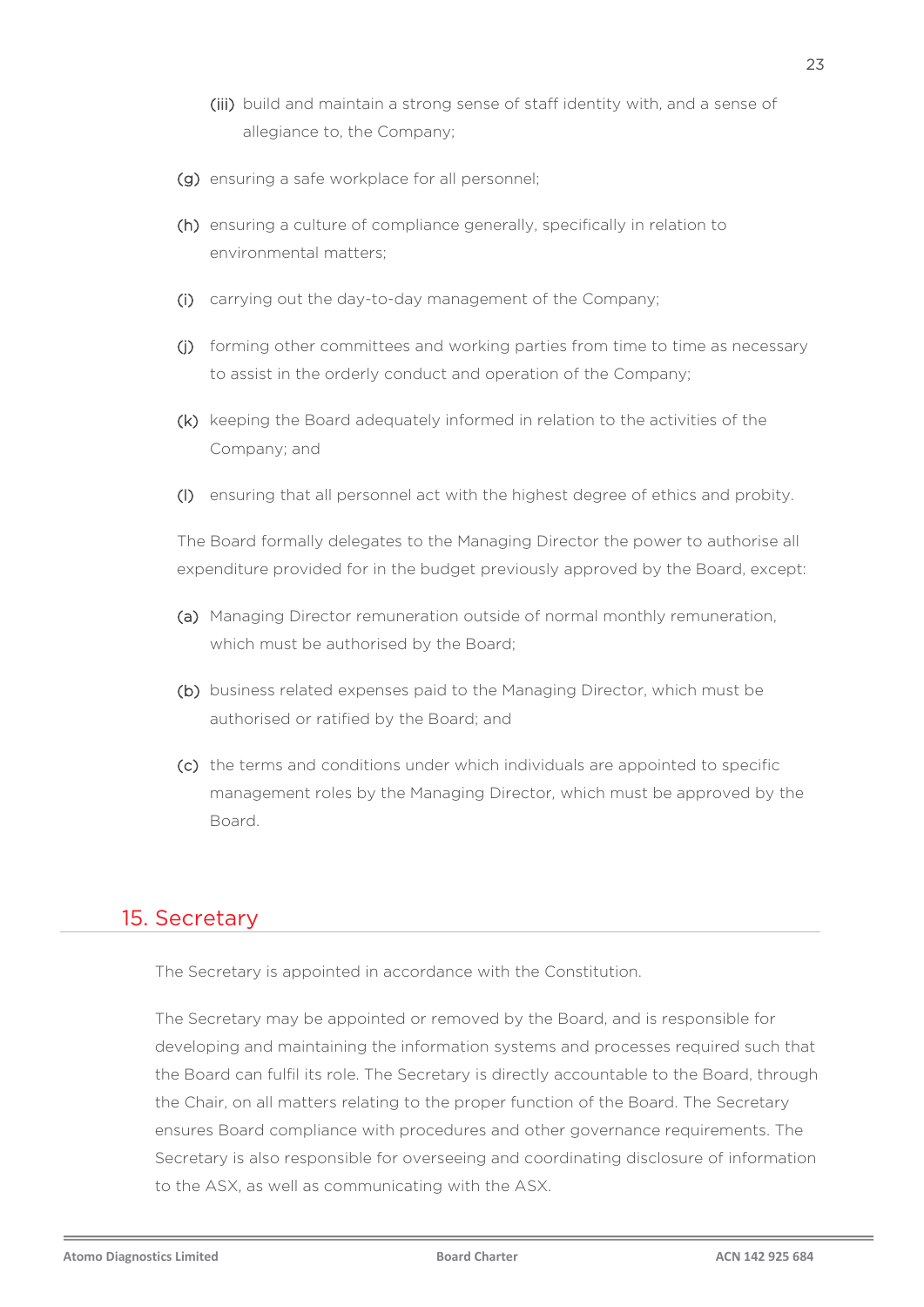Each Director should be able to communicate directly with the Secretary and vice versa.

The specific tasks of the Secretary include:

- (a) overseeing the Company's compliance program and ensuring that it meets its legislative obligations;
- (b) advising the Board and its committees on corporate governance matters;
- (c) ensuring the Board and committee policy and procedures are followed;
- (d) ensuring that the agenda and briefing materials for Board and committee meetings are prepared and forwarded to Directors in a timely and effective manner;
- (e) recording, maintaining and distributing the minutes of all Board and committee meetings and Annual General Meetings as required, ensuring that the business at these meetings is accurately captured in the minutes;
- (f) preparing for and attending all general meetings of the Company and ensuring that the correct procedures for convening and conducting such meetings are followed;
- (g) assisting in organising and facilitating the induction and professional development of Directors, including reviewing whether there is a need for existing Directors to undertake further continuing professional development in order to perform their role effectively;
- (h) meeting statutory reporting requirements in accordance with relevant legislation; and
- (i) any other services required by the Managing Director or Chair.

### 16. Assurances

It is the responsibility of both the Managing Director and the CFO to provide written assurances to the Board that in all material respects:

(a) the financial reports submitted to the Board present a true and fair view of the Company's financial condition and operational results; and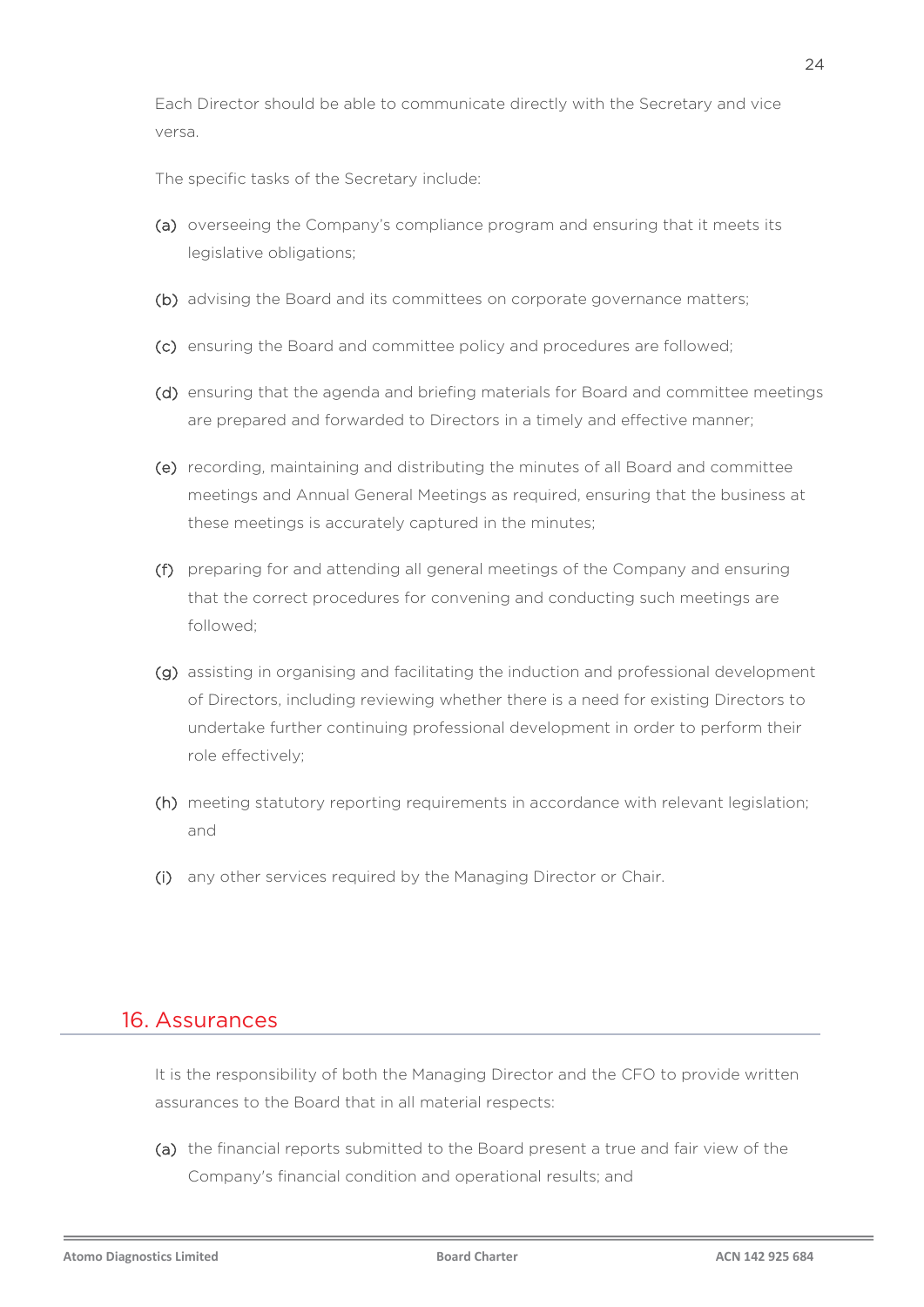(b) the Company's risk management and internal compliance and control systems are operating efficiently and effectively.

### 17. Declarations

#### 17.1 Declaration

Section 295A of the Corporations Act requires that, before the Directors' declaration in the Company's financial statements for a financial period is made, each of the CFO (or equivalent) and the person performing a chief executive function within the Company must provide the Board with a declaration confirming that in that person's opinion:

- (a) the Company's financial records have been properly maintained in accordance with section 286 of the Corporations Act;
- (b) the Company's financial statements and notes comply with Accounting Standards;
- (c) the Company's financial statements and notes give a true and fair view of the Company's financial position and performance in accordance with section 297 of the Corporations Act; and
- (d) any other matters that are prescribed by the Corporations Regulations 2001 (Cth) for the purposes of section 295A in relation to the financial statements and the notes are satisfied.

In accordance with Recommendation 4.2 of the ASX Corporate Governance Principles, the Board must also receive assurances from each of the Managing Director and the CFO (or equivalent) that the declaration provided in accordance with section 295A of the Corporations Act is founded on a sound system of risk management and internal control, and that the system is operating effectively in all material respects in relation to financial reporting.

#### 17.2 Disclosure in annual report

The Board will disclose in the Company's annual report whether it has received assurance from each of the Managing Director and the CFO (or equivalent) that the declaration provided in accordance with section 295A of the Corporations Act is founded on a sound system of risk management and internal control and that the system is operating effectively in all material respects in relation to financial reporting risks.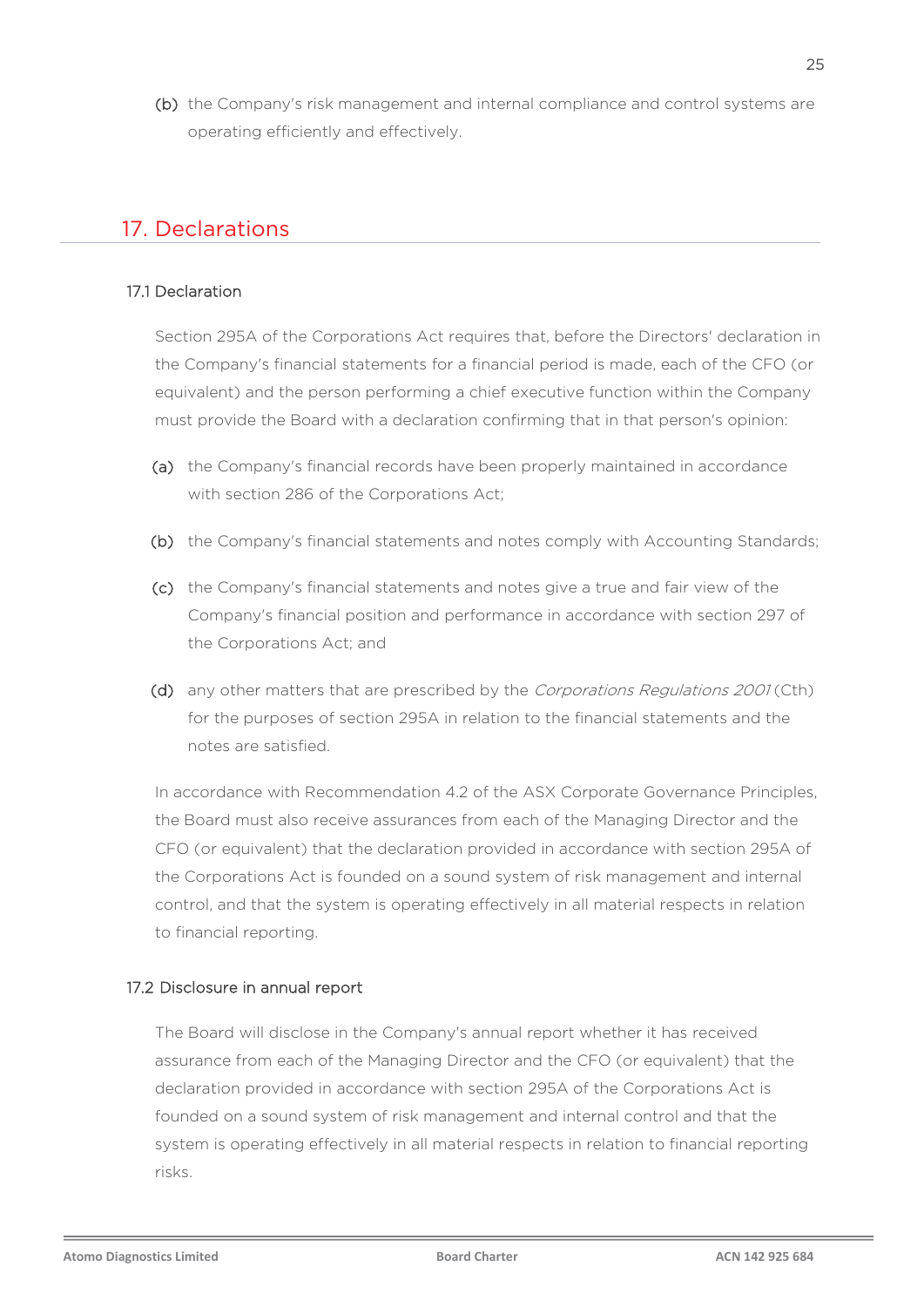# 18. Codes of Conduct

#### 18.1 Conflicts of interest

To ensure that Directors are at all times acting in the interests of the Company, Directors must:

- (a) disclose to the Board actual or potential material personal interest that may or might reasonably be thought to exist between the interests of the Director and the interests of any other parties in carrying out the activities of the Company; and
- (b) take all necessary and reasonable steps to avoid conflicts of interest as required by law, and remove any potential conflicts of interest if requested by the Board within seven days or such further period as may be permitted.

If a Director cannot or is unwilling to remove a material personal interest then the Director must, in accordance with the Corporations Act, absent himself or herself from the room when Board discussion and/or voting occurs on matters about which the material personal interest relates (save with the approval of the remaining Directors and subject to the Corporations Act).

#### 18.2 Share dealings and disclosures

The Company's Share Trading Policy regarding Directors, executives and employees dealing in its securities, is set by the Board. The Share Trading Policy restricts Directors, Officers and employees from:

- a) trading in the Company's securities in certain closed periods; and
- b) acting on material information until that information has been released to the market and adequate time has been given for the market to factor that information into the determination of the Company's share price. Officers, employees and Directors are required to consult the Chair, the Board and Secretary respectively, prior to dealing in securities in the Company or other companies with which the Company has an interest in and/or relationship with.

Dealings are not permitted at any time whilst the person proposing to deal is in possession of price sensitive information not yet available to the market. In addition,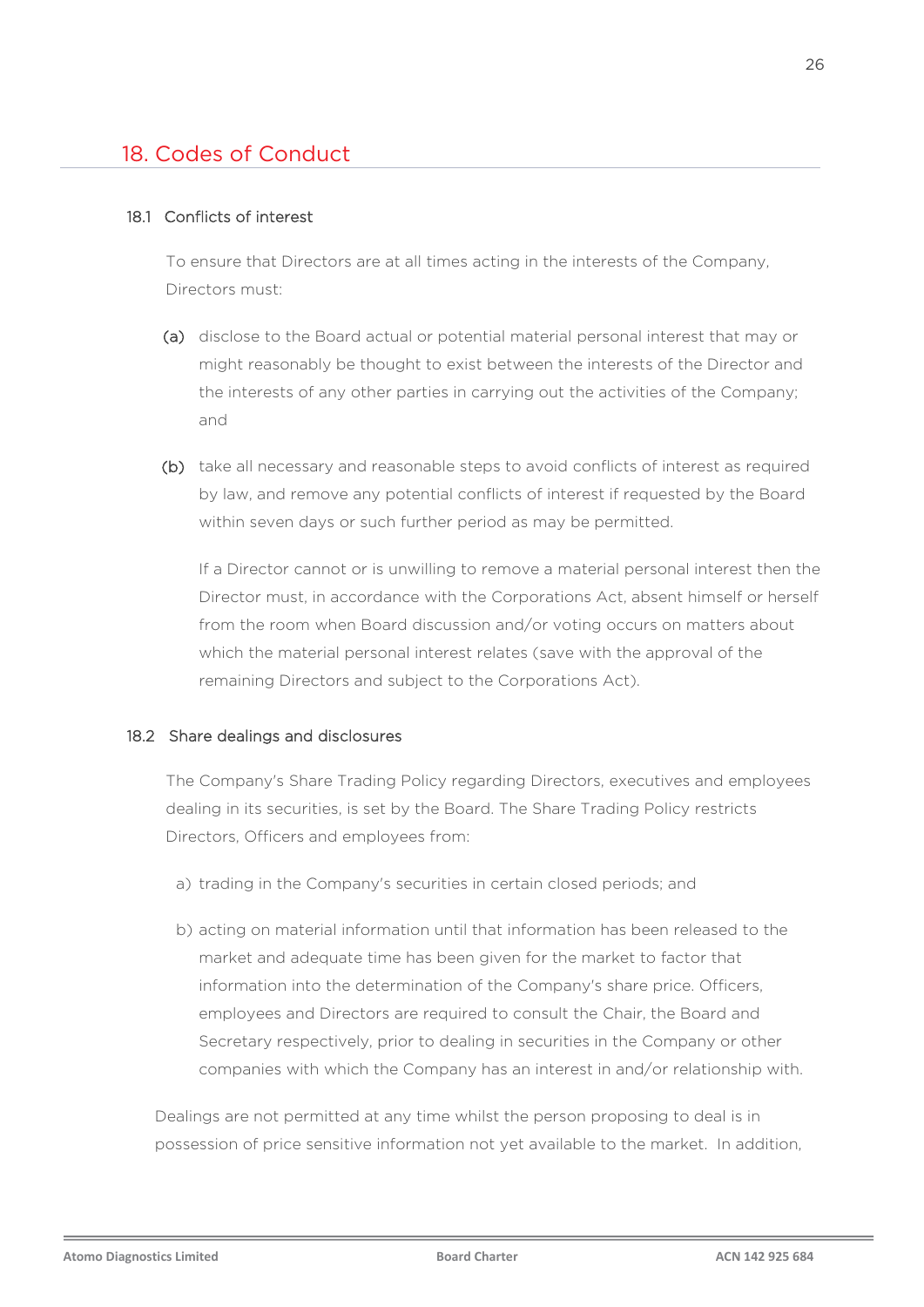the Corporations Act prohibits the purchase or sale of securities whilst a person is in possession of inside information.

### 19. Related Party Transactions

Related party transactions between a Director (or Directors) and the Company are regulated by the Corporations Act and the ASX Listing Rules.

- A Director with a material personal interest must comply with the law fully, including:
- (a) giving notice of that interest to the other Directors where required, including the nature and extent of the interest and the relation of the interest to the affairs of the Company (under section 191 of the Corporations Act); and
- (b) unless exempted by law, by not being present while the matter is being considered at the Board meeting or vote on the matter (section 195 of the Corporations Act).

Before the Board approves a related party transaction without prior shareholder approval having been obtained, it must be determined that:

- (a) an exemption under Chapter 2E of the Corporations Act applies; and
- (b) Chapter 10 of the ASX Listing Rules does not apply.

The Company discloses related party transactions in its financial report as required under relevant Accounting Standards.

### 20. Review

This Charter will be reviewed regularly by the Board, having regard to any changes to legislation, best practice or the circumstances of the Company.

Updates and amendments to this Charter will be the responsibility of the Secretary. All new Management or other relevant staff will be provided with a copy of this Charter as part of their induction into the Company. Any updates or amendments as approved by the Board will be notified to appropriate Officers and staff by the Secretary.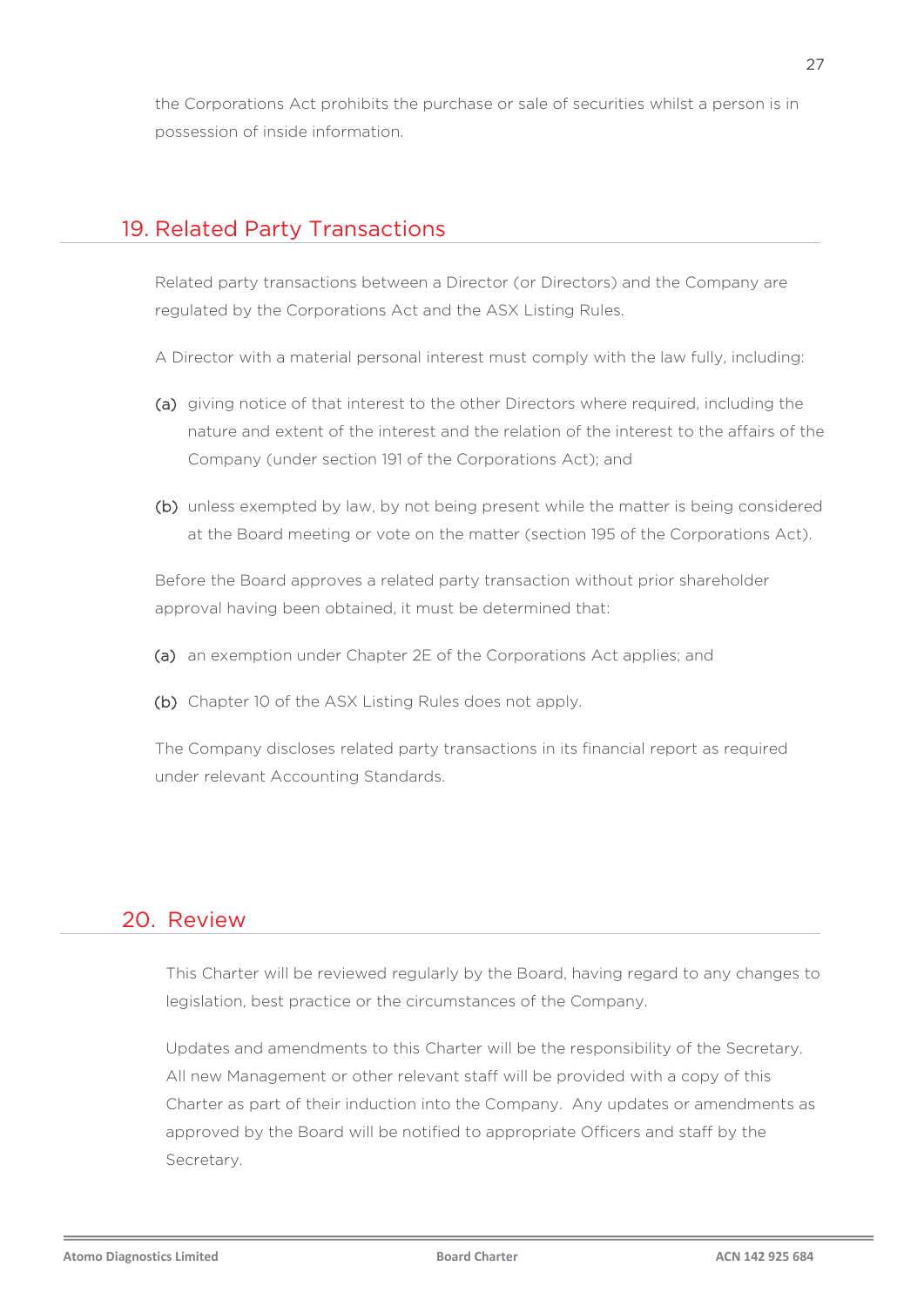# 21. Disclosure of Charter

This Charter will be made available, and updated as required, on the Company's website (www.atomodiagnostics.com) in a clearly marked "Corporate Governance" section.

# Schedule 1. Director Independence Questionnaire

Atomo Diagnostics Limited ACN 142 925 684 (Company)

An independent Director is a non-executive Director who is not a member of the Management of the Company and who is free of any business or other relationship which could materially interfere with - or could reasonably be perceived to materially interfere with – the independent exercise of their judgement.

Directors are requested to answer the following questions as part of the Board's assessment of the Company's compliance with the ASX Corporate Governance Principles. If you have any questions regarding this questionnaire, please consult the Secretary.

| Question                                                                                                           | Yes - provide details | <b>No</b> |
|--------------------------------------------------------------------------------------------------------------------|-----------------------|-----------|
| Are you a substantial<br>1.<br>shareholder of the Company?i                                                        |                       |           |
| 2. Are you an officer of, or<br>otherwise associated directly<br>with a substantial shareholder<br>of the Company? |                       |           |
| 3. Are you employed in an<br>executive capacity by the<br>Company or another Group<br>member?                      |                       |           |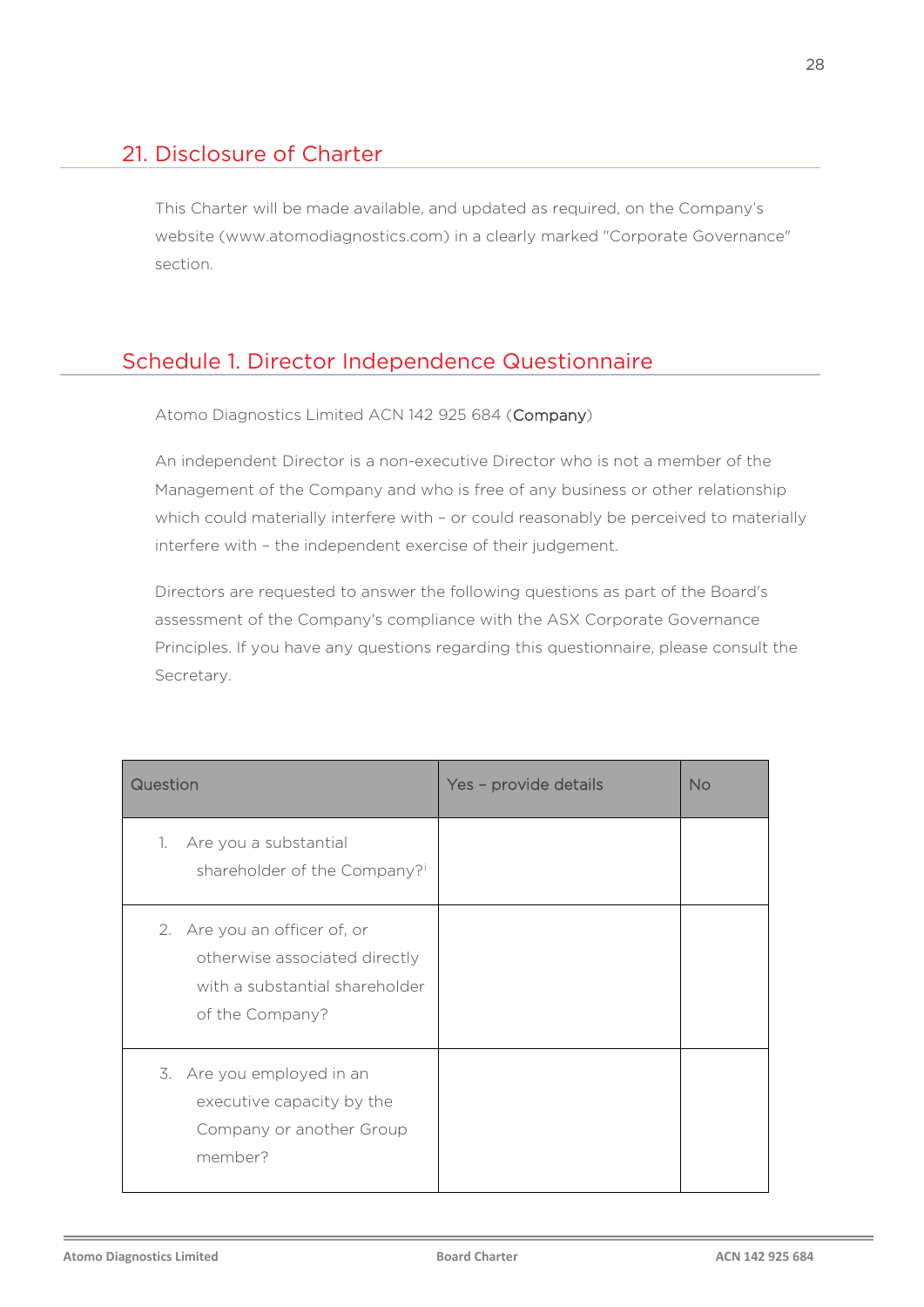| Question                                                                                                                                                                                                                                | Yes - provide details | <b>No</b> |
|-----------------------------------------------------------------------------------------------------------------------------------------------------------------------------------------------------------------------------------------|-----------------------|-----------|
| 4. Have you been employed in an<br>executive capacity by the<br>Company or another Group<br>member during the past three<br>years?                                                                                                      |                       |           |
| 5. Have you been a principal of a<br>material professional adviser<br>or a material consultant to the<br>Company or another Group<br>member in the past three<br>years?ii                                                               |                       |           |
| 6. Have you been an employee of<br>a material professional adviser<br>or a material consultant to the<br>Company or another Group<br>member, who was materially<br>associated with the service<br>provided, in the past three<br>years? |                       |           |
| 7. Are you a material supplier or<br>customer of the Company or<br>another Group member?iii                                                                                                                                             |                       |           |
| 8. Are you an officer of, or<br>otherwise associated directly<br>or indirectly, with a material<br>supplier or customer of the<br>Company or another Group<br>member?                                                                   |                       |           |

í,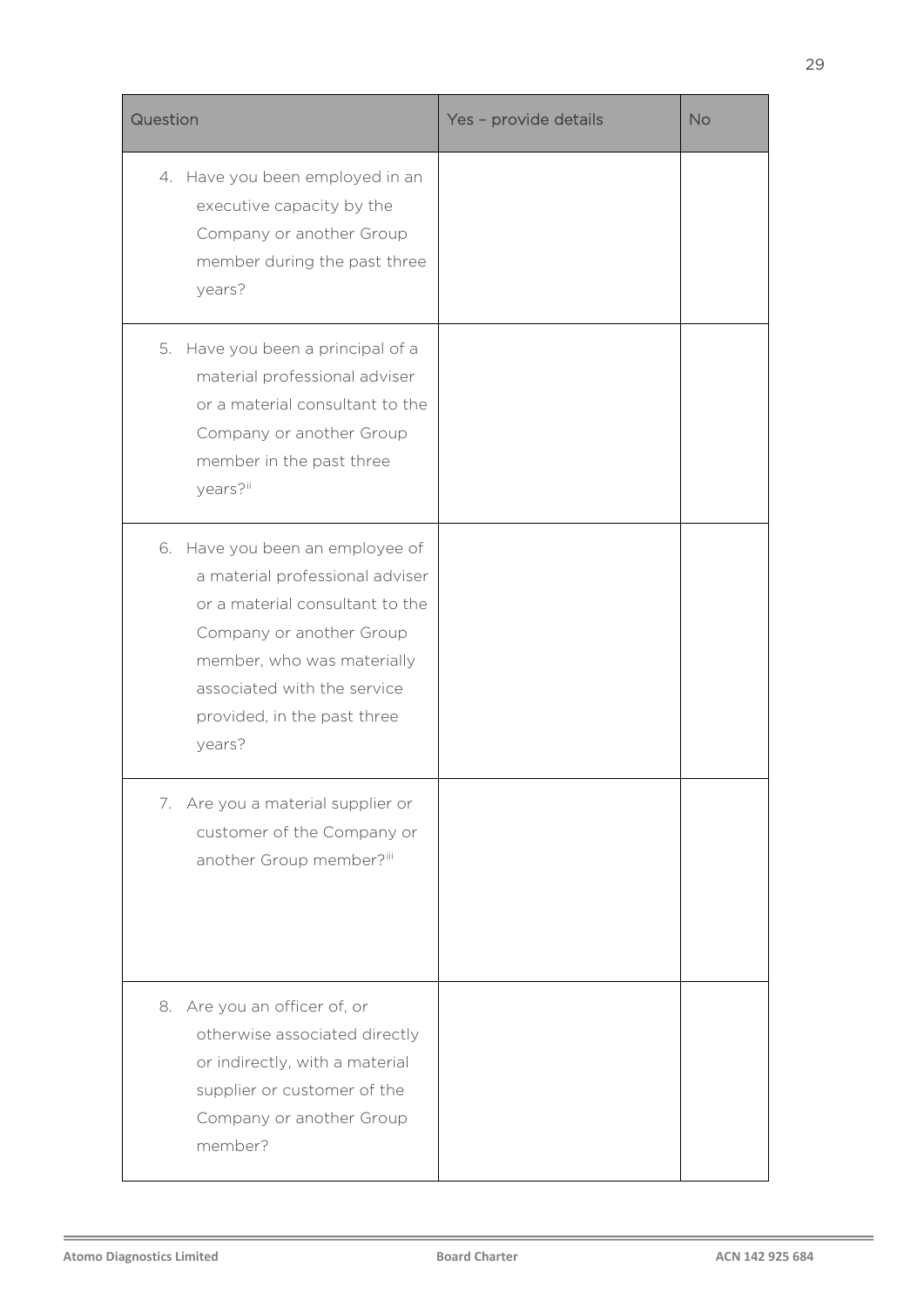| Question                                                                                                                                                                                                                                                        | Yes - provide details | <b>No</b> |
|-----------------------------------------------------------------------------------------------------------------------------------------------------------------------------------------------------------------------------------------------------------------|-----------------------|-----------|
| 9. Do you have a material<br>contractual relationship with<br>the Company or another<br>Group member (other than as<br>Director)?                                                                                                                               |                       |           |
| 10. Do you have close personal ties<br>with any person who falls<br>within any the categories<br>described above?                                                                                                                                               |                       |           |
| 11. Have you served on the Board<br>for a period in the past which<br>could, or could reasonably be<br>perceived to, compromise<br>your independence or<br>materially interfere with your<br>ability to act in the current<br>best interests of the<br>Company? |                       |           |
| 12. Do you have any interest or<br>business, familial, friendship,<br>social or other relationship<br>which could, or could<br>reasonably be perceived to,<br>materially interfere with your<br>ability to act in the best<br>interests of the Company?         |                       |           |

L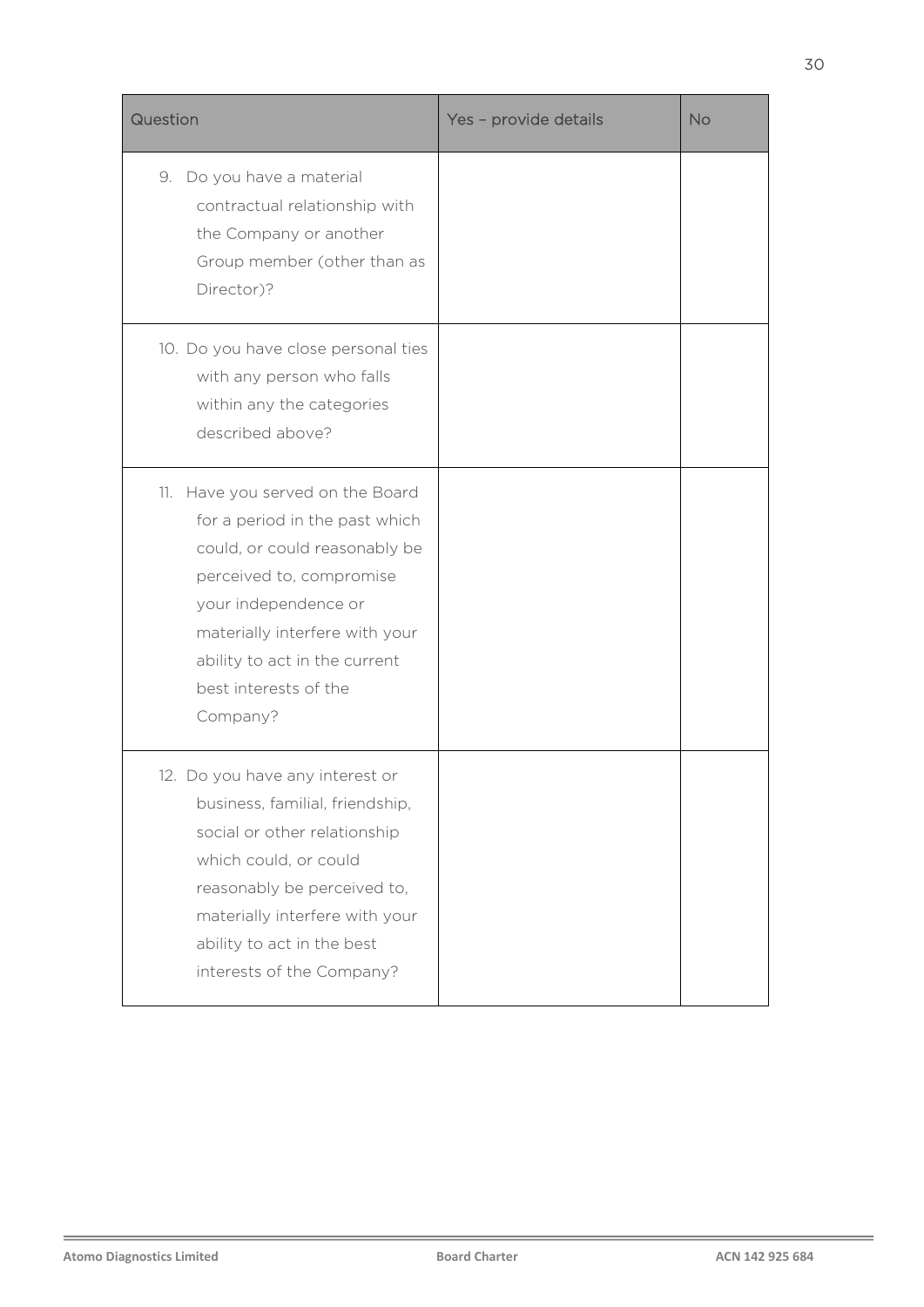### STATEMENT BY INDIVIDUAL DIRECTOR

\_\_\_\_\_\_\_\_\_\_\_\_\_\_\_\_\_\_\_\_\_\_\_\_\_\_\_\_

After completing the above questionnaire and with my knowledge of my position and any dealings with the Company, I conclude that I am / am not an independent Director.

\_\_\_\_\_\_\_\_\_\_\_\_\_\_\_\_\_\_\_\_\_\_\_\_\_\_\_\_ \_\_\_\_\_\_\_\_\_\_\_\_\_\_\_\_\_\_\_\_\_\_\_\_\_\_\_\_\_

[PRINT NAME] [SIGNATURE]

[DATE]

### A. STATEMENT BY BOARD

After reviewing the above responses from the individual Director, the Board resolves that  $\frac{1}{\sqrt{1-\frac{1}{\sqrt{1-\frac{1}{\sqrt{1-\frac{1}{\sqrt{1-\frac{1}{\sqrt{1-\frac{1}{\sqrt{1-\frac{1}{\sqrt{1-\frac{1}{\sqrt{1-\frac{1}{\sqrt{1-\frac{1}{\sqrt{1-\frac{1}{\sqrt{1-\frac{1}{\sqrt{1-\frac{1}{\sqrt{1-\frac{1}{\sqrt{1-\frac{1}{\sqrt{1-\frac{1}{\sqrt{1-\frac{1}{\sqrt{1-\frac{1}{\sqrt{1-\frac{1}{\sqrt{1-\frac{1}{\sqrt{1-\frac{1}{\sqrt{1-\frac{1}{\sqrt{1-\frac{1}{\sqrt{1-\frac{1}{\sqrt{1-\frac{1$ 

 $\_$  , and the set of the set of the set of the set of the set of the set of the set of the set of the set of the set of the set of the set of the set of the set of the set of the set of the set of the set of the set of th

 $\_$  , and the set of the set of the set of the set of the set of the set of the set of the set of the set of the set of the set of the set of the set of the set of the set of the set of the set of the set of the set of th

[PRINT NAME] [SIGNATURE]

\_\_\_\_\_\_\_\_\_\_\_\_\_\_\_\_\_\_\_\_\_\_\_\_\_\_\_\_

[DATE]

[PRINT NAME] [SIGNATURE]